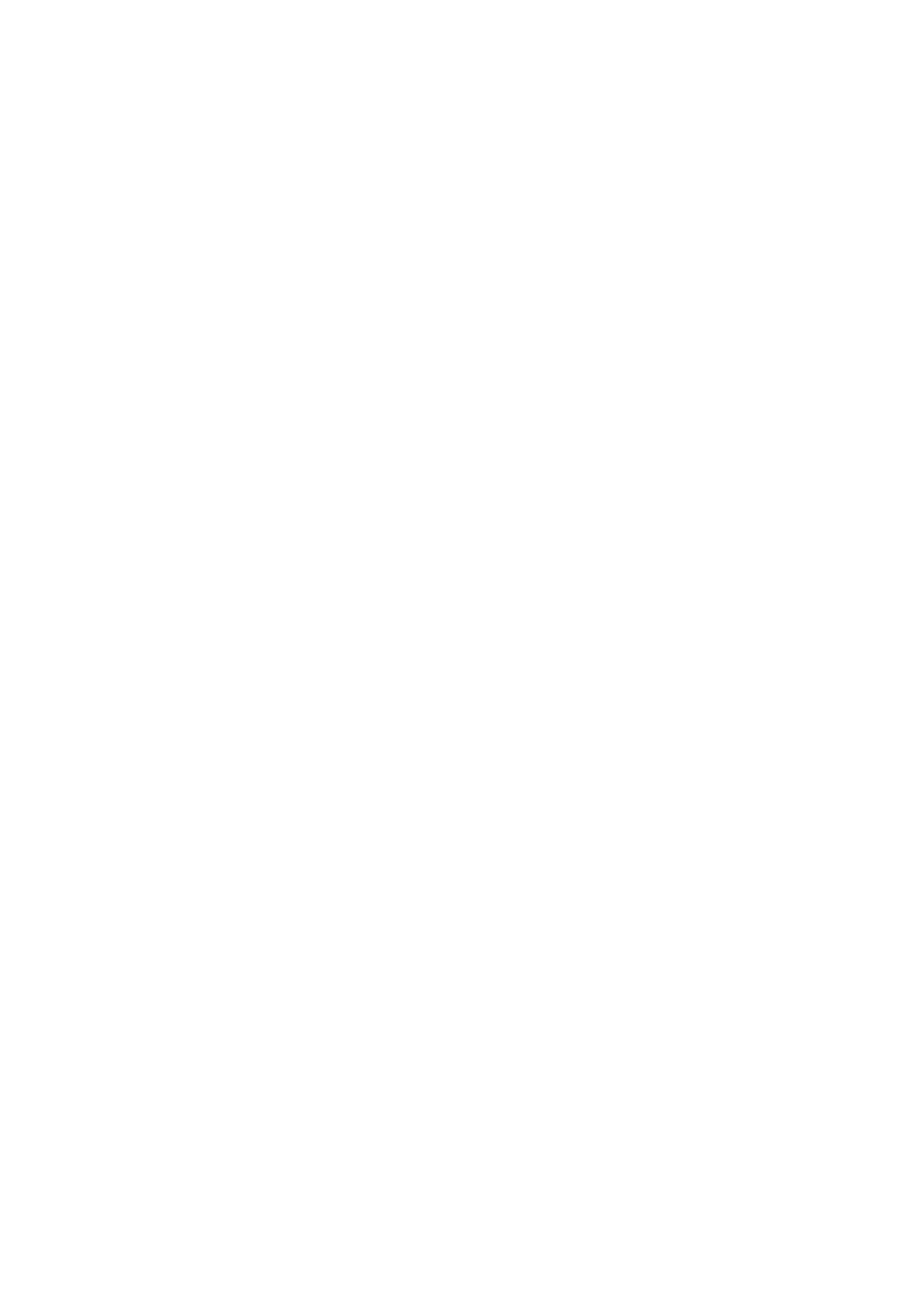# **CONTENTS**

| <b>Financial Summary</b>                                                                    | $\overline{2}$  |
|---------------------------------------------------------------------------------------------|-----------------|
| <b>Management Discussion and Analysis</b>                                                   | 3               |
| <b>Condensed Consolidated Statement of</b><br>Profit or Loss and Other Comprehensive Income | 10 <sup>1</sup> |
| <b>Condensed Consolidated Statement of</b><br><b>Financial Position</b>                     | 11              |
| <b>Condensed Consolidated Statement of</b><br><b>Changes in Equity</b>                      | 13              |
| <b>Condensed Consolidated Statement of Cash Flows</b>                                       | 14              |
| Notes to the Condensed Consolidated<br><b>Financial Statements</b>                          | 15              |
| Directors' and Chief Executives' Interests and<br><b>Short Positions in Securities</b>      | 27              |
| <b>Other Persons' Interests and Short Positions</b><br>in Securities                        | 28              |
| Corporate Governance and Other information                                                  | 29              |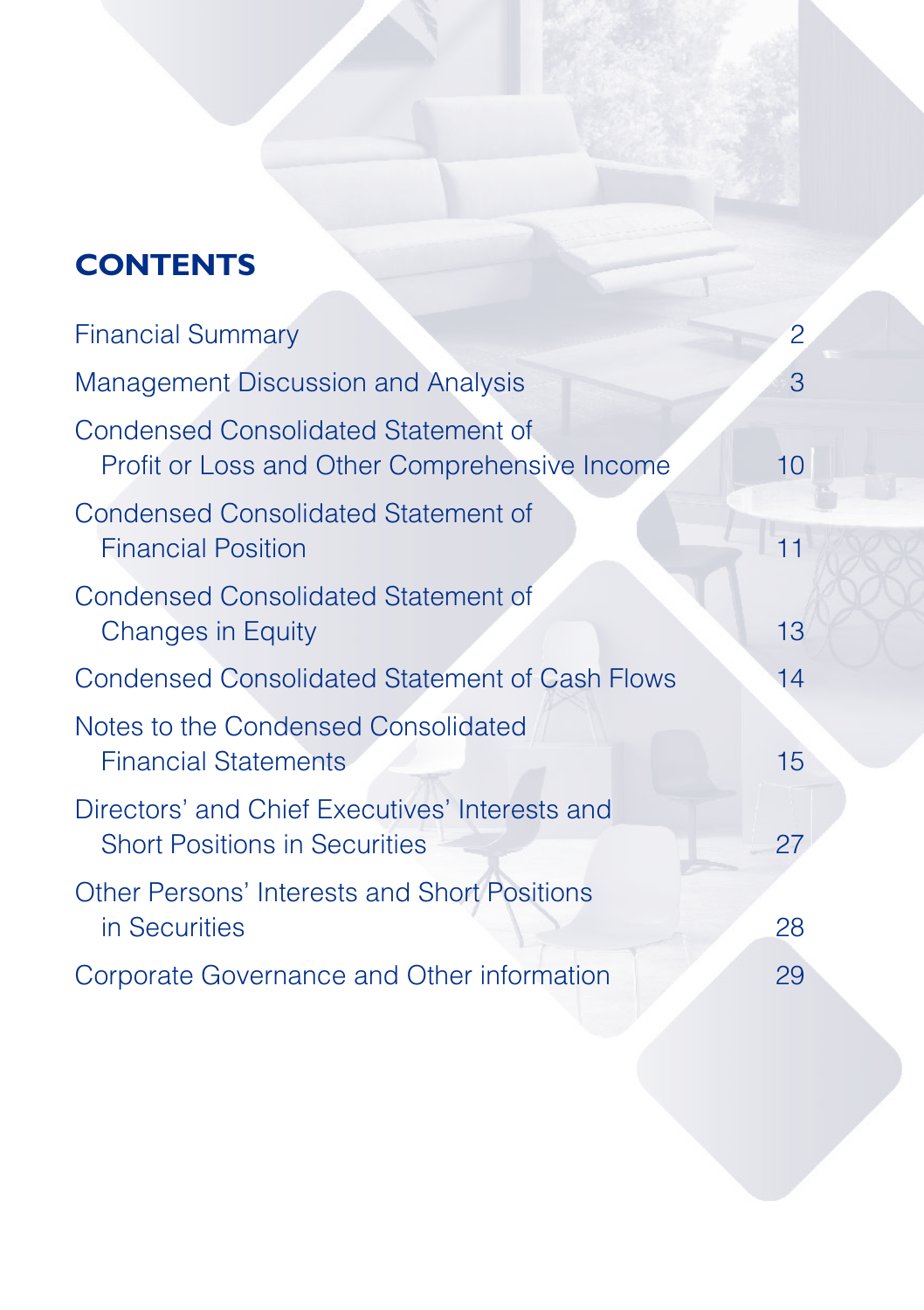# **FINANCIAL SUMMARY**

|              | For the six months ended<br>30 September |             |
|--------------|------------------------------------------|-------------|
|              | 2018                                     | 2017        |
|              | (unaudited)                              | (unaudited) |
|              | HK\$'000                                 | HK\$'000    |
|              |                                          |             |
|              |                                          |             |
| Revenue      | 107,995                                  | 116,486     |
| Gross profit | 68,276                                   | 74,661      |
| Net loss     | (7, 215)                                 | (1,778)     |

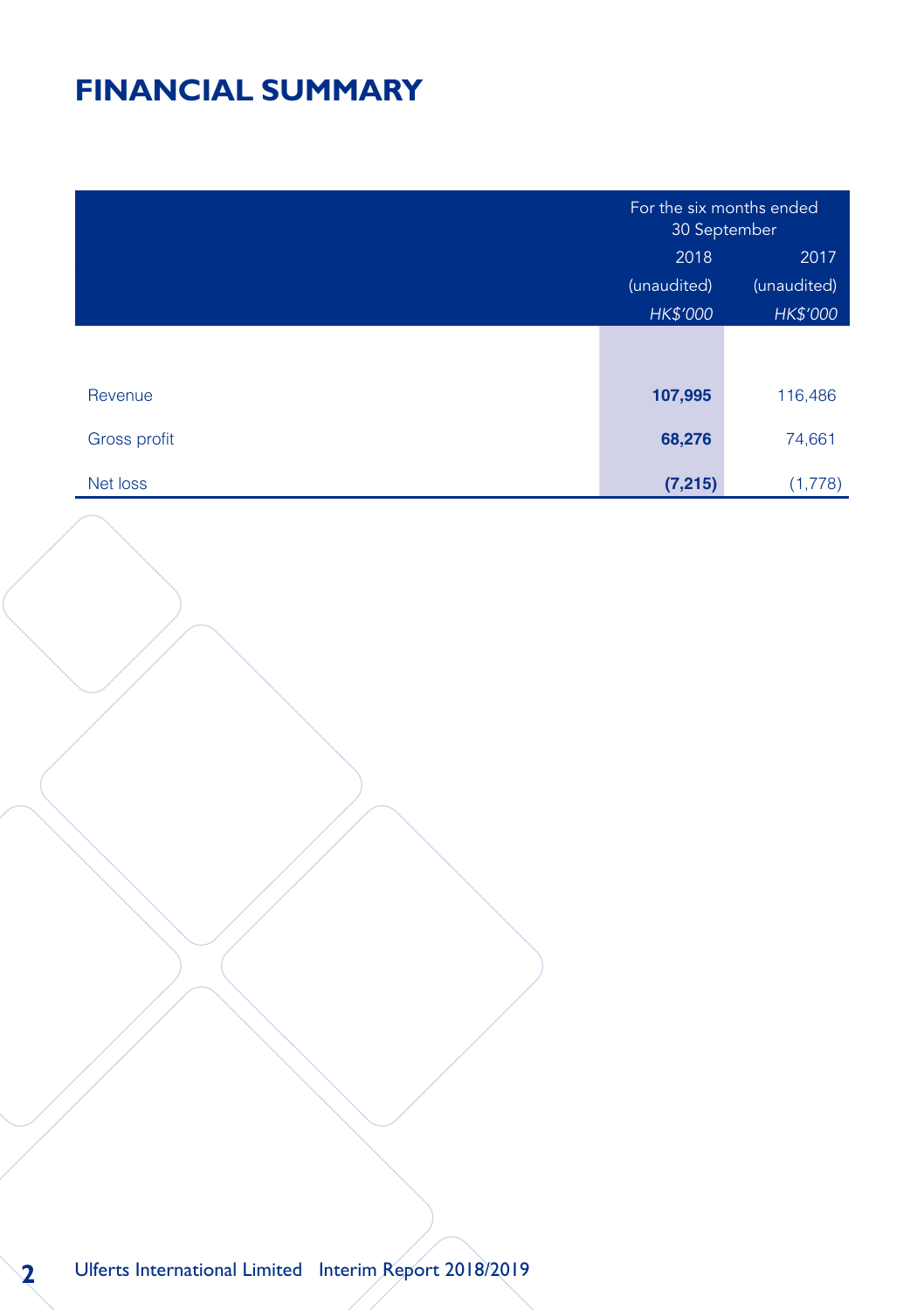Ulferts International Limited (the "Company") together with its subsidiaries (collectively referred to as the "Group") is a leading retailer of high quality home furniture mainly imported from Europe. The shares of the Company have been listed on the Main Board of The Stock Exchange of Hong Kong Limited (the "IPO") since January 2018.

Established for over 40 years, the Group prides itself in retailing superior quality and stylish furniture in Hong Kong. As at 30 September 2018, the Group operated 18 points-of-sale ("POS") in Hong Kong, including 16 stores under four retail lines – "**Ulferts**", "**at** *•* **home**", "**Dormire**" and "**Eurodecor**", and 2 department store counters. "**Ulferts**" is dedicated to transforming living spaces into ideal homes, and offers a wide variety of contemporary style furniture products targeting middle to high income groups. "**at** *•* **home**", a recently introduced retail line, offers quality compact furniture to suit small living spaces for modern families. "**Dormire**", on the other hand, offers mattresses, pillows, sofabeds, sofas and other ancillary items under the Group's self-owned brand "**Ulfenbo**", targeting the mass market. The products of "**Ulfenbo**" are also distributed through other retail networks such as roadshows and wholesaling to about 260 dealers. Meanwhile, several online shopping platforms are available for maximizing market coverage.

#### **FINANCIAL REVIEW**

#### Overall Review

Due to weakening consumption market sentiment, the Group's total revenue decreased to HK\$108.0 million (2017: HK\$116.5 million) during the six months ended 30 September 2018 (the "Period"). Revenue of the retail segment amounted to HK\$101.1 million (2017: HK\$107.7 million) and remained a key revenue contributor, accounting for 93.6% (2017: 92.4%) of the Group's revenue. Gross profit decreased by 8.6% to HK\$68.3 million (2017: HK\$74.7 million). Gross profit margin softened to 63.2% (2017: 64.1%) due to an increase in purchase price of the furniture products amid the appreciation of the Euro dollars.

The Group's net loss was HK\$7.2 million (2017: net loss of HK\$1.8 million). The increase in net loss was primarily due to i) the decline in revenue; ii) the softened gross profit margins; and iii) an increase in selling and distribution expenses resulted from the incurring of start-up costs, rental expenses and overheads for the new POS, during the Period. The board of directors of the Company (the "Board" or "Directors") resolved not to declare any interim dividend for the Period.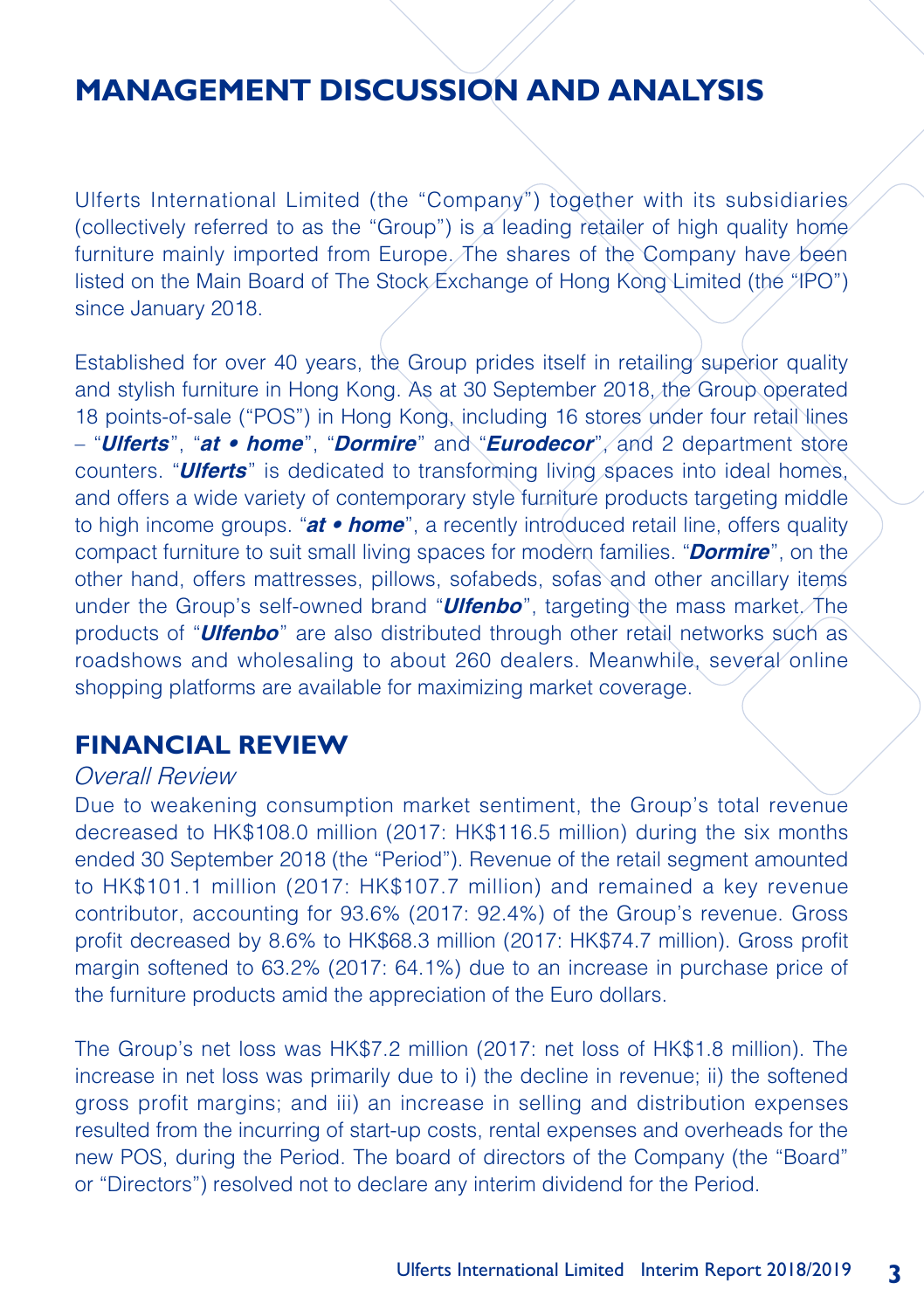#### Capital Structure, Liquidity and Financial Resources

There was no change in the capital structure during the Period. Cash and cash equivalents of the Group as at 30 September 2018 amounted to HK\$64.9 million (31 March 2018: HK\$83.4 million), which were mainly denominated in Hong Kong dollars. As at 30 September 2018, the bank borrowings of the Group was HK\$10.3 million (31 March 2018: HK\$19.8 million), and hence its gearing ratio (calculated on the basis of the total borrowings over total equity) was 9.5% (31 March 2018: 17.1%). The Group has available un-utilised banking facilities of approximately HK\$73.6 million. The strong liquidity position and available un-utilised banking facilities enable the Group to retain high flexibility for future development.

As at 30 September 2018, the Group's current assets and current liabilities were approximately HK\$129.4 million (31 March 2018: HK\$146.0 million) and HK\$51.6 million (31 March 2018: HK\$56.7 million), respectively. Current ratio and quick ratio of the Group were 2.5 (31 March 2018: 2.6) and 1.6 (31 March 2018: 1.8), respectively.

In view of the Group's financial position as at 30 September 2018, the Board considered that the Group had sufficient working capital for its operations and future development plans.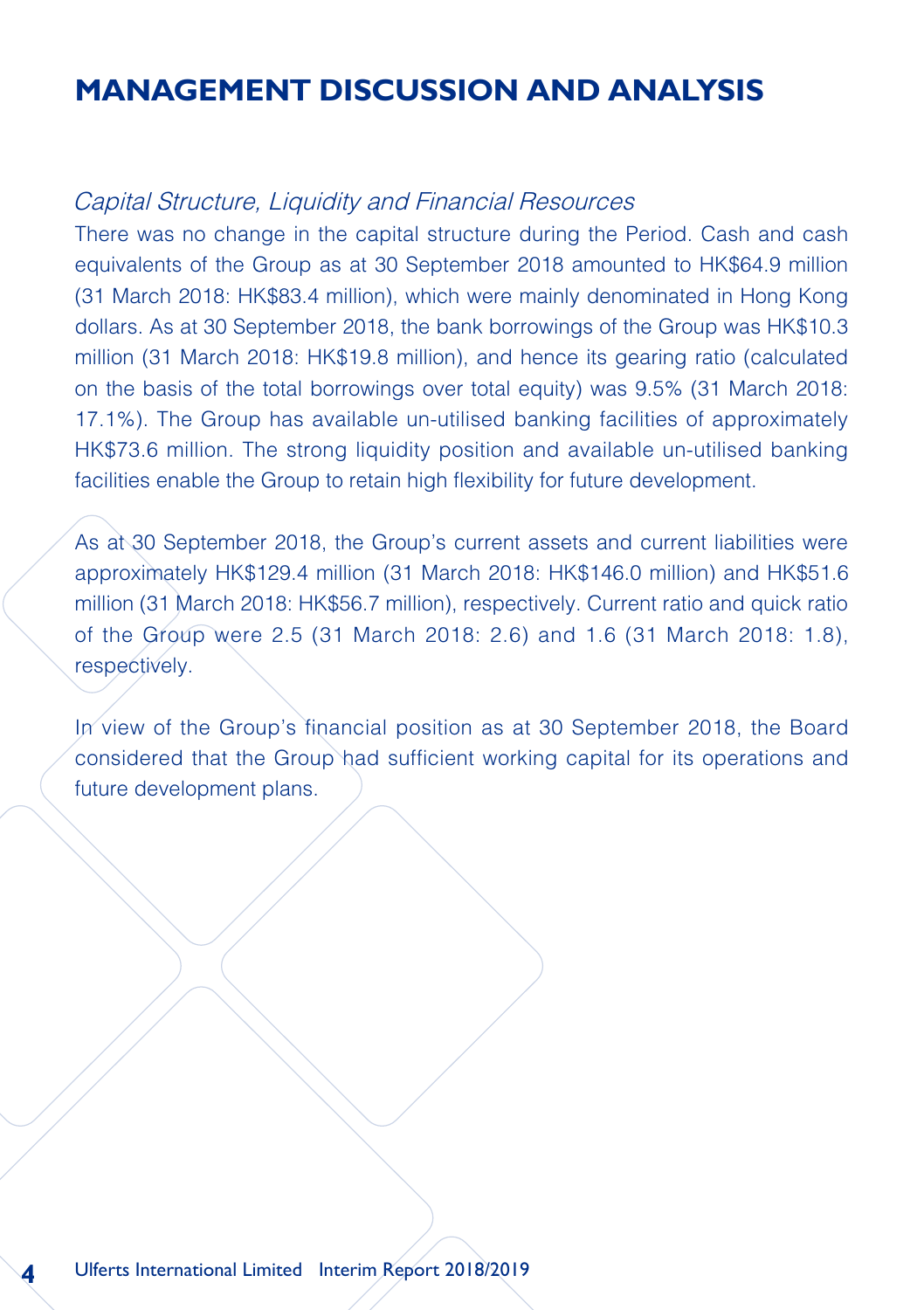#### Use of Proceeds

During the IPO in January 2018, the net proceeds obtained from the listing were approximately HK\$92.6 million. The actual use of the net proceeds up to 30 September 2018 is set out below:

|                                                                                                              | Allocation of<br>use of net<br>proceeds<br>(HK\$ million) | Actual use of<br>net proceeds<br>up to<br>30 September<br>2018<br>(HK\$ million) |
|--------------------------------------------------------------------------------------------------------------|-----------------------------------------------------------|----------------------------------------------------------------------------------|
| Capital expenditure, rental deposits and overhead expenses for<br>opening of "at • home" retail stores       | 34.2                                                      | 8.7                                                                              |
| Strengthening the Group's product portfolio                                                                  | 24.2                                                      | 4.2                                                                              |
| Enhancing " <b>Ulfenbo</b> " sales channels and brand awareness                                              | 10.3                                                      | 1.2                                                                              |
| Capital expenditure, rental deposits and overhead expenses for<br>opening an " <i>Ulferts</i> " retail store | 9.1                                                       | 6.0                                                                              |
| Upgrading information technology                                                                             | 5.7                                                       |                                                                                  |
| General working capital                                                                                      | 9.1                                                       | 9.1                                                                              |
| <b>Total</b>                                                                                                 | 92.6                                                      | 29.2                                                                             |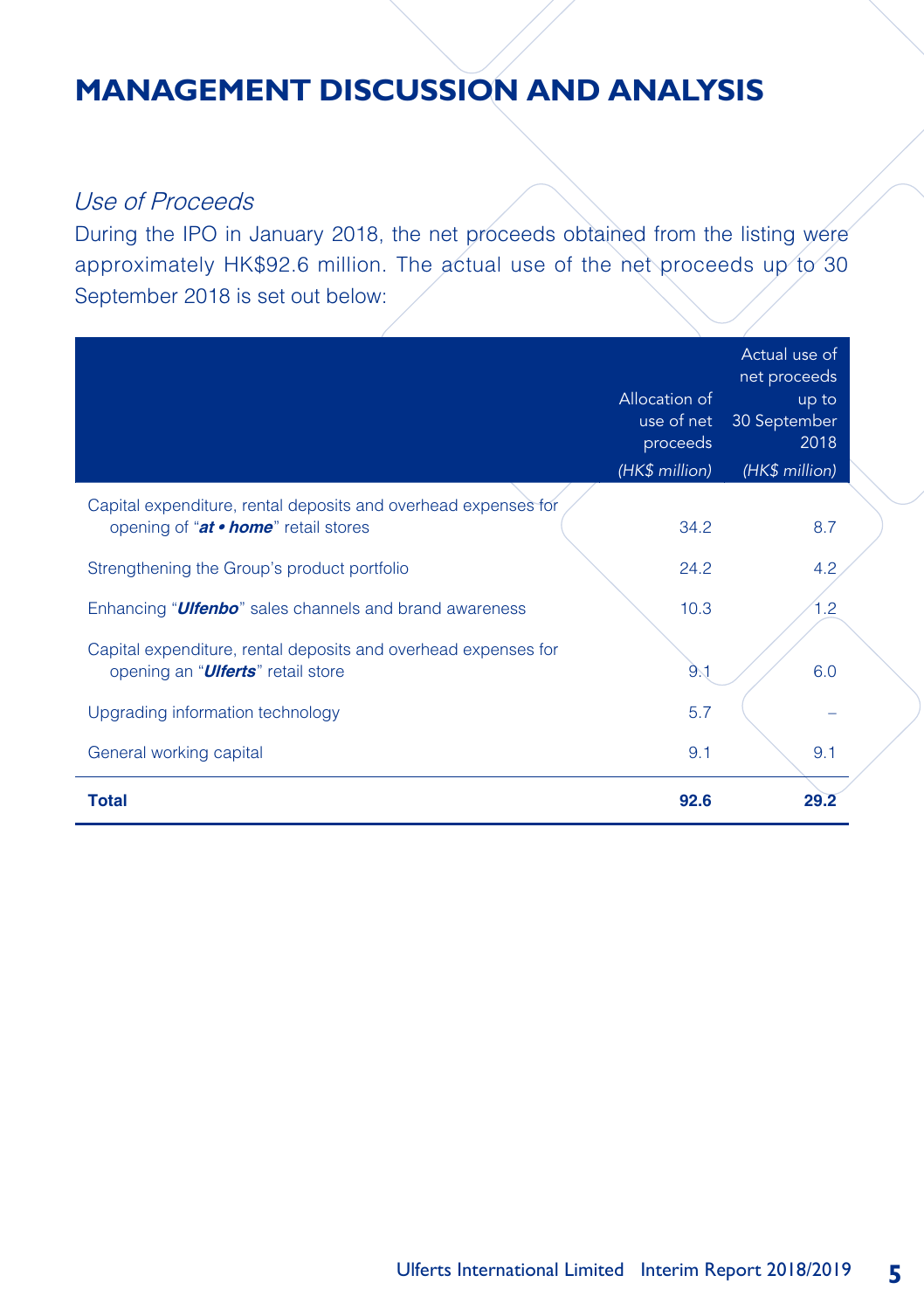#### **BUSINESS REVIEW**

Retail Business

#### ■ **Effective Market Segmentation**

With a clear understanding of market segmentation, the Group defines and identifies targeted consumer profiles in order to develop product and marketing strategies to reach out to their specific preferences.

"**Ulferts**", as the Group's core retail label, is dedicated to providing high quality, stylish and luxury furniture for its customers to build their ideal homes. To offer a wide variety of contemporary style furniture products targeting middle to high income groups, the Group operates "**Ulferts**" showrooms across Hong Kong.

During the Period, the Group launched a new retail line, "**at** *•* **home**", offering quality small and compact furniture that perfectly blends design and function. The new line targets the mid-range segment and is geared towards the needs of young couples and families in Hong Kong.

"**Ulfenbo**" products focus on mass market consumers who demand quality and affordable mattresses, pillows and other ancillary items to enhance their sleep experience. To facilitate the retailing of "**Ulfenbo**" products, the Group operates "**Dormire**" specialty stores which are typically small-scale, and are designed with a casual and relaxing environment, to highlight smart living style.

#### ■ **Diverse Product Portfolio**

The Group offers a wide variety of furniture products – ranging from leather sofas, cabinets, dining tables and chairs, through wardrobes, coffee tables and sideboards, to beds, which are imported from European and Asian countries. The Group carries around 50 furniture brands in "**Ulferts**" showrooms and "**at** *•* **home**" stores, including international brands such as Himolla, Gamma, Nicolettihome, Kristalia and Domicil, with which the Group has built long-standing relationship. "**at** *•* **home**" particularly offers various compact furniture products with special features and functions to suit the small living spaces in Hong Kong, as well as chic Danish home accessories.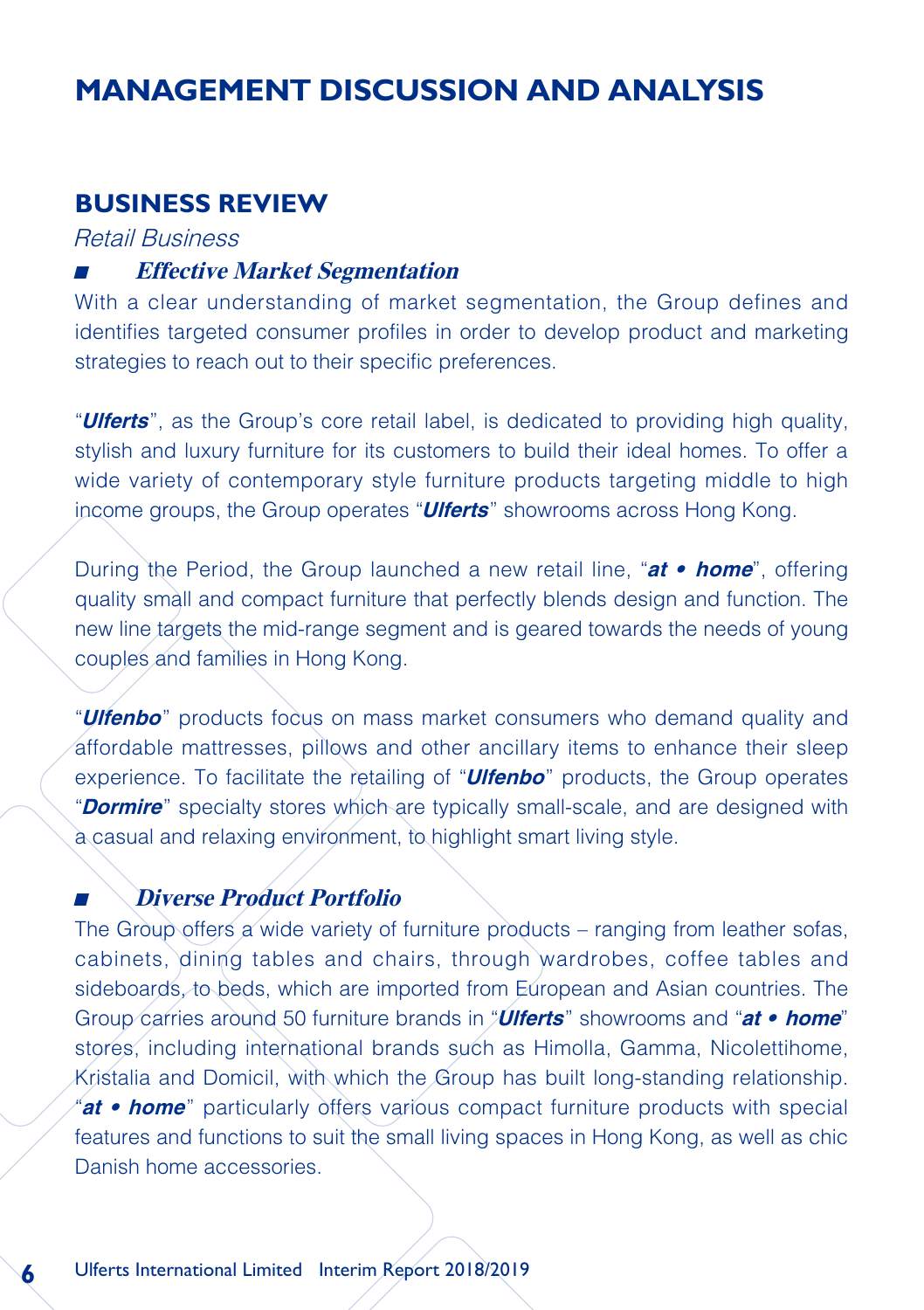The Group also offers mattresses, pillows, sofas, sofabeds, adjustable beds, as well as other ancillary items such as mattress protectors and mattress toppers under its self-owned label "**Ulfenbo**". The Group provides different models of mattresses, in various sizes with varying supports, to meet diverse customer needs.

#### ■ **Comprehensive Retail Sales Channel**

As at 30 September 2018, the Group had 18 POS (31 March 2018: 16) in Hong Kong. The number of outlets in each retail line is as follows:

| <b>Retail Line</b>                               | Number of POS |
|--------------------------------------------------|---------------|
| "Ulferts"                                        | 6             |
| "at • home"                                      |               |
| " <b>Dormire</b> " and department store counters | 10            |
| "Eurodecor"                                      |               |
| <b>Total</b>                                     | 18            |

"**Ulferts**" showrooms are strategically located in either upscale residential areas or major shopping areas, targeting middle to high income groups. With its solid presence in these mature locations with resilient foot traffic, the Group enjoys substantial visitations and a high brand reputation.

During the Period, "**at** *•* **home**", a new retail line was established, and its first store was strategically opened in Discovery Park. Located in the centre of Tsuen Wan, this is one of the landmark paternity malls in the New Territories West, and is surrounded by a number of residential developments and well-received by local residents and shoppers. During the Period, two "**Dormire**" specialty stores were opened, one in Wong Tai Sin and another in Ho Man Tin, for further strengthening its market presence.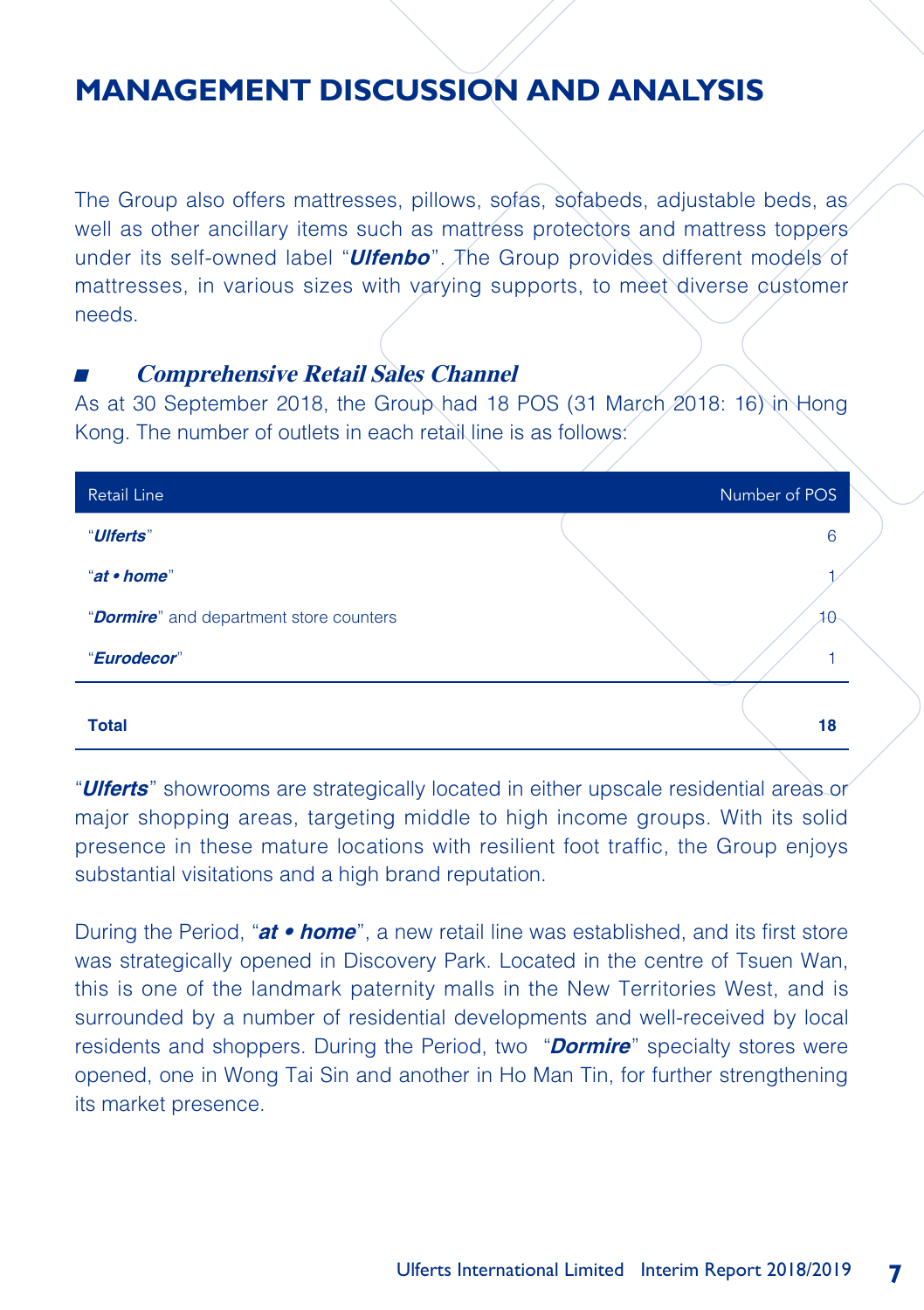#### Wholesale Business

The Group also operates a wholesale business spanning mattresses, pillows, sofabeds and sofas under its self-owned label "**Ulfenbo**", through about 260 dealers in Hong Kong and Macau. Based on its long establishment and quality products, the "**Ulfenbo**" brand has been recognised by the "Hong Kong Top Brand Mark" for four consecutive years since 2014, under the Hong Kong Top Brand Mark Scheme organised by The Chinese Manufacturers' Association of Hong Kong and Hong Kong Brand Development Council.

The Group appointed Ms. Kelly Cheung, a famous artiste and an internet sensation, as the brand ambassador for "**Ulfenbo**" products, in September 2017. Marketing materials featuring her have since presented a fresh image for the "**Ulfenbo**" brand.

### Special Projects

Complementing its retail and wholesale business, the Group has a special projects division, which undertakes furniture-related projects primarily for corporate customers such as offices, cinemas, hotels and tertiary institutions. The division provides service ranging from planning and design, through procuring custom-made furniture to final installation for corporate customers, as well as consultation and liaison services with furniture manufacturers.

### **PROSPECTS**

Looking ahead to the second half of financial year 2018/19, the Group is expected to face a challenging operating environment amid market uncertainties arising from Sino-US trade friction and the pessimism about China's economy. In Hong Kong, the confidence level of homebuyers has been impacted by a rising interest rates environment and a slew of government measures to tackle housing supply. The suppressed home market, coupled with the volatilities in the stock market, will probably constrain consumers' wealth and lead to a more conservative spending pattern for home furniture products and accessories.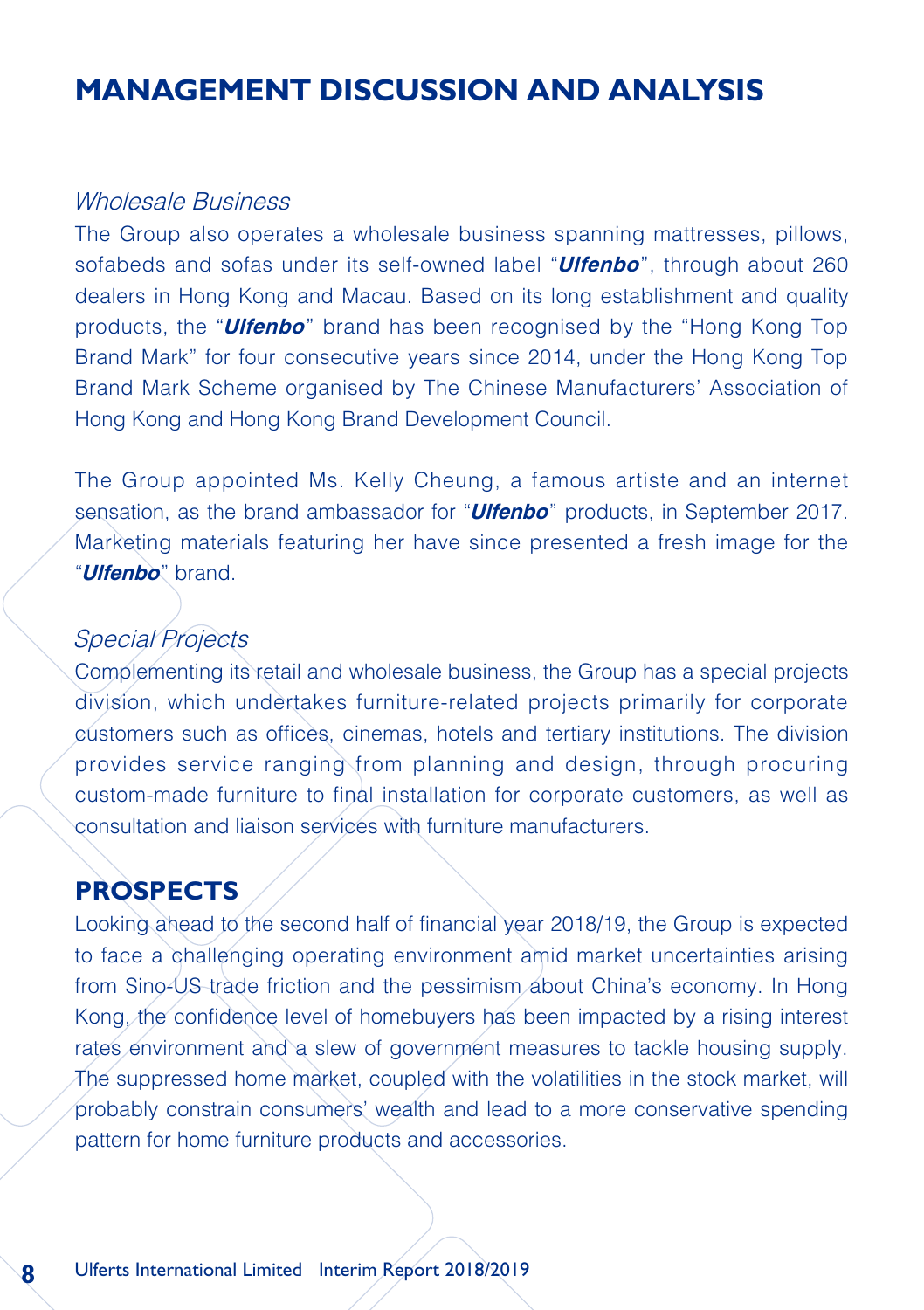Effective branding strategies are vital for the long-term success of the Group. The Group aims to secure new growth engines by expanding retail lines and product portfolios, to diversify its customer base. In October 2018, the Group expanded its retail footprint by opening "**Ulferts Signature**" showroom, a premium line of "**Ulferts**". It offers high-end branded furniture products and premium European tailor-made furniture. Meanwhile, as developers continue to build small units, the Group believes that there are widening growth prospects for compact furniture, and plans to seek potential locations to further increase the POS of "**at** *•* **home**". Leveraging the strong brand equity of the long established "**Ulferts**", the addition of "**Ulferts Signature**" and "**at** *•* **home**" will ensure extensive market reach by filling the high-range and mid-range sectors, respectively, and diversifying the Group's revenue streams.

In anticipating the challenging business environment, the Group is carefully monitoring market trends, in order to respond quickly and appropriately to changes. In this regard, the Group remains committed to enhancing operational efficiencies through prudent control of inventory and expenses. Meanwhile, the Group continues to make progress with strengthening its business capabilities by expanding customer reach and solidifying its presence in the local furniture market.

#### **EMPLOYEES AND REMUNERATION POLICY**

As at 30 September 2018, the Group's number of employee was 146 (30 September 2017: 135). Total staff costs (including remuneration of the Directors and the other staff costs) were approximately HK\$22.3 million (2017: HK\$19.6 million) for the Period. Employees' remuneration was determined in accordance with individual's responsibility, competence and skills, experience and performance as well as market pay level. Staff benefits include medical and life insurance, provident funds and other competitive fringe benefits. The Company has adopted a share option scheme to provide incentive or rewards to staff.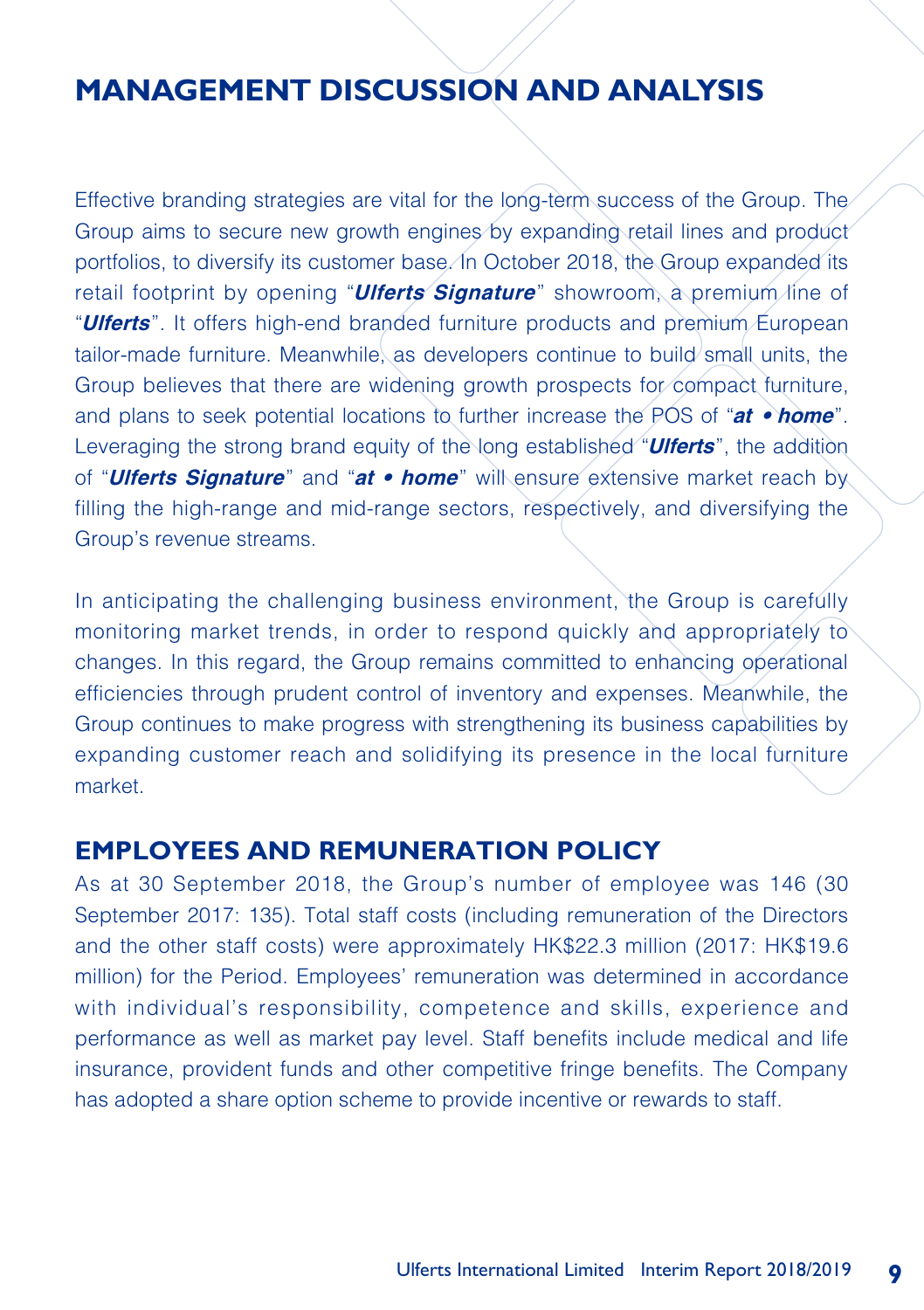## **CONDENSED CONSOLIDATED STATEMENT OF PROFIT OR LOSS AND OTHER COMPREHENSIVE INCOME**

For the six months ended 30 September 2018

|                                                                                       |              | Six months ended<br>30 September |             |
|---------------------------------------------------------------------------------------|--------------|----------------------------------|-------------|
|                                                                                       |              | 2018                             | 2017        |
|                                                                                       |              | (unaudited)                      | (unaudited) |
|                                                                                       | <b>Notes</b> | <b>HK\$'000</b>                  | HK\$'000    |
| <b>REVENUE</b>                                                                        | 4            | 107,995                          | 116,486     |
| Cost of sales                                                                         |              | (39, 719)                        | (41, 825)   |
| Gross profit                                                                          |              | 68,276                           | 74,661      |
| Other income                                                                          | 4            | 1,342                            | 475         |
| Selling and distribution expenses                                                     |              | (63, 961)                        | (56,650)    |
| General and administrative expenses                                                   |              | (12, 716)                        | (18, 791)   |
| Finance cost                                                                          |              | (156)                            | (33)        |
| <b>LOSS BEFORE TAX</b>                                                                | 5            | (7, 215)                         | (338)       |
| Income tax expense                                                                    | 6            |                                  | (1,440)     |
| <b>LOSS FOR THE PERIOD AND TOTAL</b>                                                  |              |                                  |             |
| <b>COMPREHENSIVE LOSS FOR THE PERIOD</b>                                              |              | (7, 215)                         | (1,778)     |
| Attributable to:                                                                      |              |                                  |             |
| Owners of the parent                                                                  |              | (7, 215)                         | (1,778)     |
| <b>LOSS PER SHARE ATTRIBUTABLE TO ORDINARY</b><br><b>EQUITY HOLDERS OF THE PARENT</b> | 8            |                                  |             |
| Basic and diluted loss per share<br>(expressed in HK cents)                           |              | (0.90)                           | (0.30)      |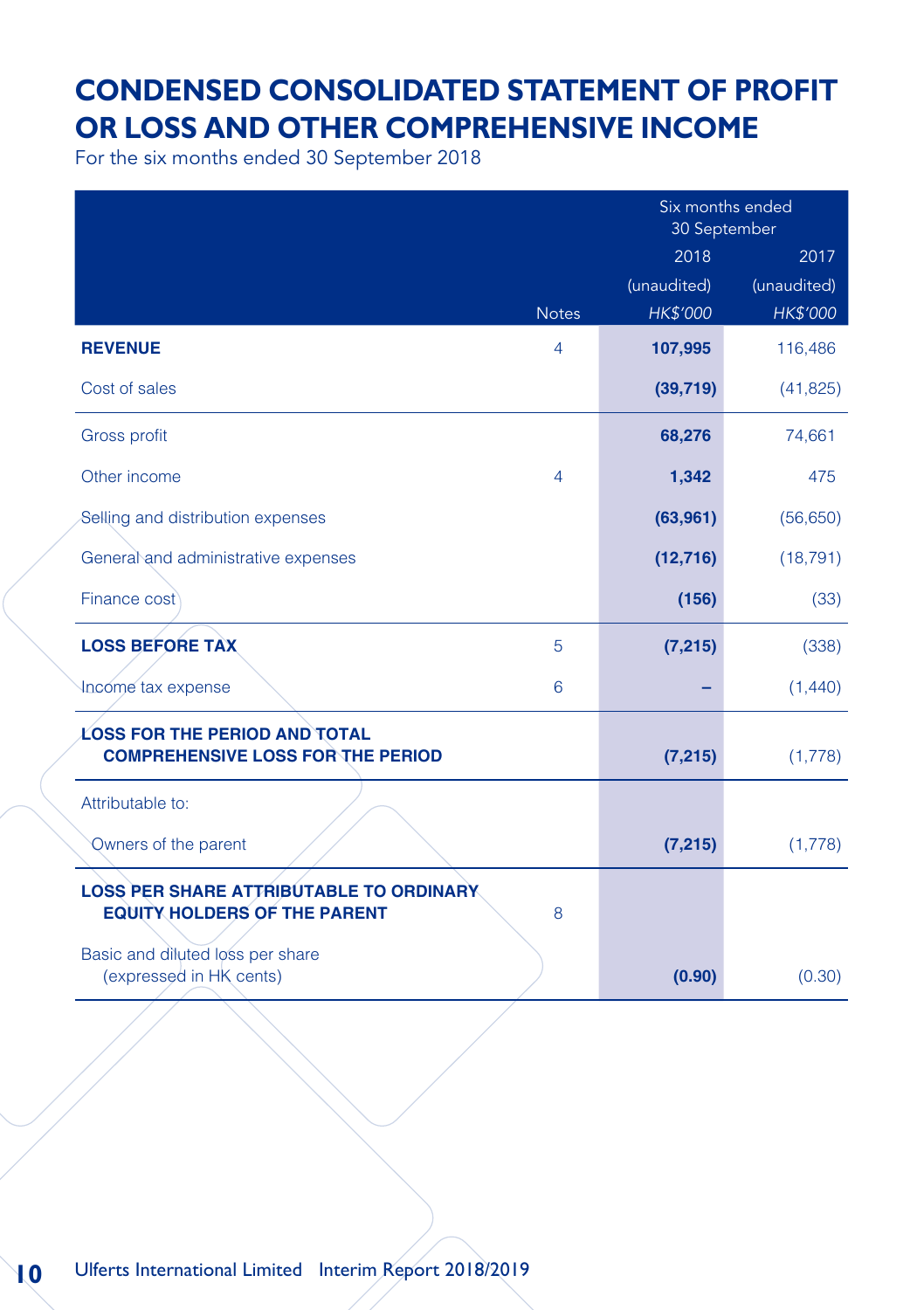# **CONDENSED CONSOLIDATED STATEMENT OF FINANCIAL POSITION**

At 30 September 2018

|                                              | As at                |                  |
|----------------------------------------------|----------------------|------------------|
|                                              | 30 September<br>2018 | 31 March<br>2018 |
|                                              | (unaudited)          | (audited)        |
| <b>Notes</b>                                 | <b>HK\$'000</b>      | HK\$'000         |
| <b>NON-CURRENT ASSETS</b>                    |                      |                  |
| Property, plant and equipment                | 21,325               | 17,379           |
| Prepayments and deposits                     | 13,001               | 11,361           |
| Deferred tax assets                          | 1,681                | 1,68             |
| Total non-current assets                     | 36,007               | 30,421           |
| <b>CURRENT ASSETS</b>                        |                      |                  |
| Inventories                                  | 49,422               | 44,226           |
| <b>Trade receivables</b><br>9                | 2,462                | 6,263            |
| Prepayments, deposits and other receivables  | 12,036               | 11,577           |
| Tax recoverable                              | 570                  | 570              |
| Cash and cash equivalents                    | 64,868               | 83,385           |
| <b>Total current assets</b>                  | 129,358              | 146,021          |
| <b>CURRENT LIABILITIES</b>                   |                      |                  |
| Trade and bills payables<br>10 <sup>1</sup>  | 4,916                | 7,076            |
| Other payables and accruals                  | 34,910               | 28,619           |
| Interest-bearing bank borrowings             | 10,313               | 19,798           |
| Provisions                                   | 1,500                | 1,241            |
| <b>Total current liabilities</b>             | 51,639               | 56,734           |
| <b>NET CURRENT ASSETS</b>                    | 77,719               | 89,287           |
| <b>TOTAL ASSETS LESS CURRENT LIABILITIES</b> | 113,726              | 119,708          |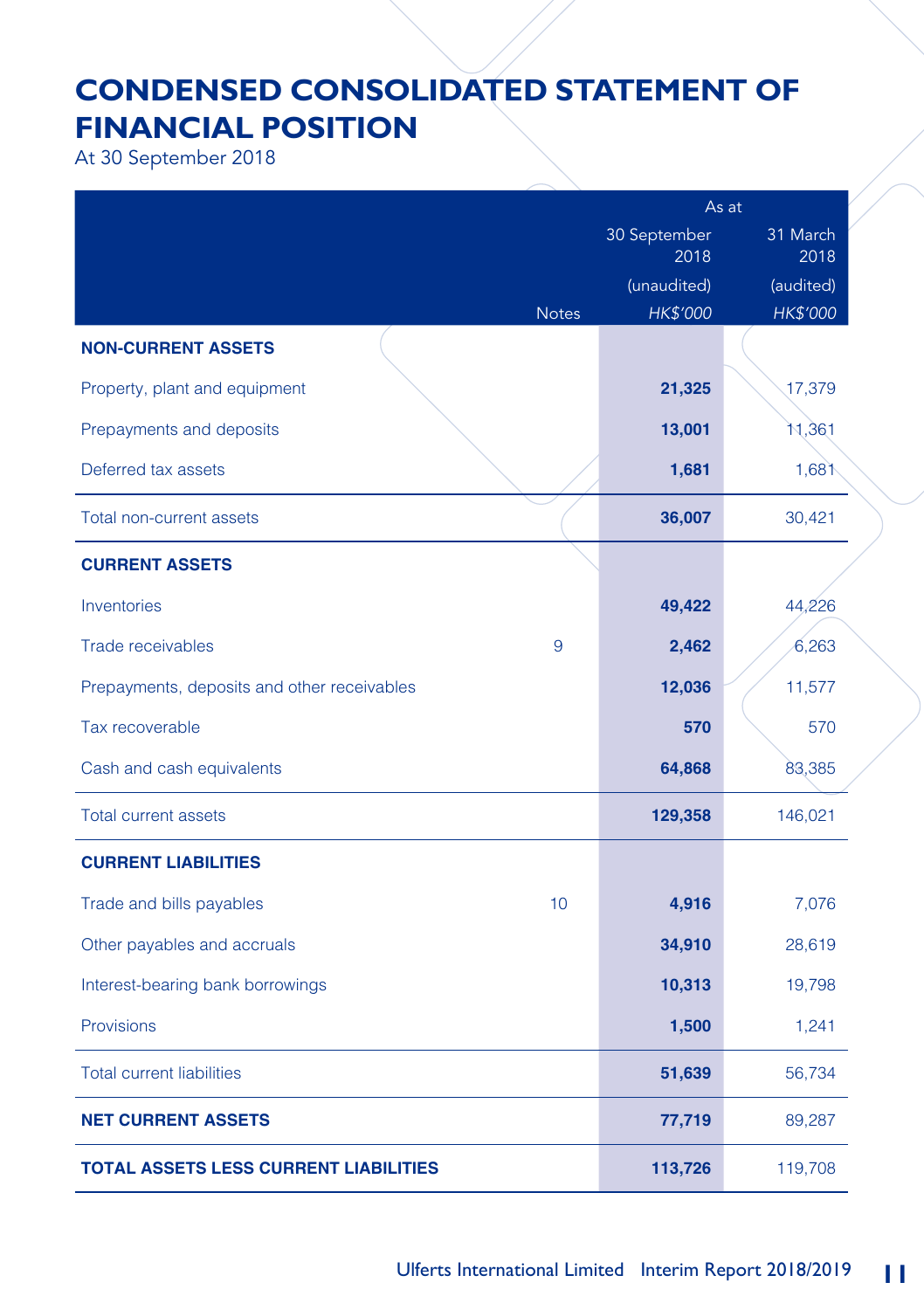# **CONDENSED CONSOLIDATED STATEMENT OF FINANCIAL POSITION**

At 30 September 2018

|                                             |              | As at                |                  |
|---------------------------------------------|--------------|----------------------|------------------|
|                                             |              | 30 September<br>2018 | 31 March<br>2018 |
|                                             |              | (unaudited)          | (audited)        |
|                                             | <b>Notes</b> | <b>HK\$'000</b>      | HK\$'000         |
| <b>NON-CURRENT LIABILITIES</b>              |              |                      |                  |
| Provisions                                  |              | 5,293                | 4,060            |
| Net assets                                  |              | 108,433              | 115,648          |
| <b>EQUITY</b>                               |              |                      |                  |
| Equity attributable to owners of the parent |              |                      |                  |
| Share capital                               |              | 110,337              | 110,337          |
| Retained profits/(accumulated loss)         |              | (1,904)              | 5,311            |
| Total equity                                |              | 108,433              | 115,648          |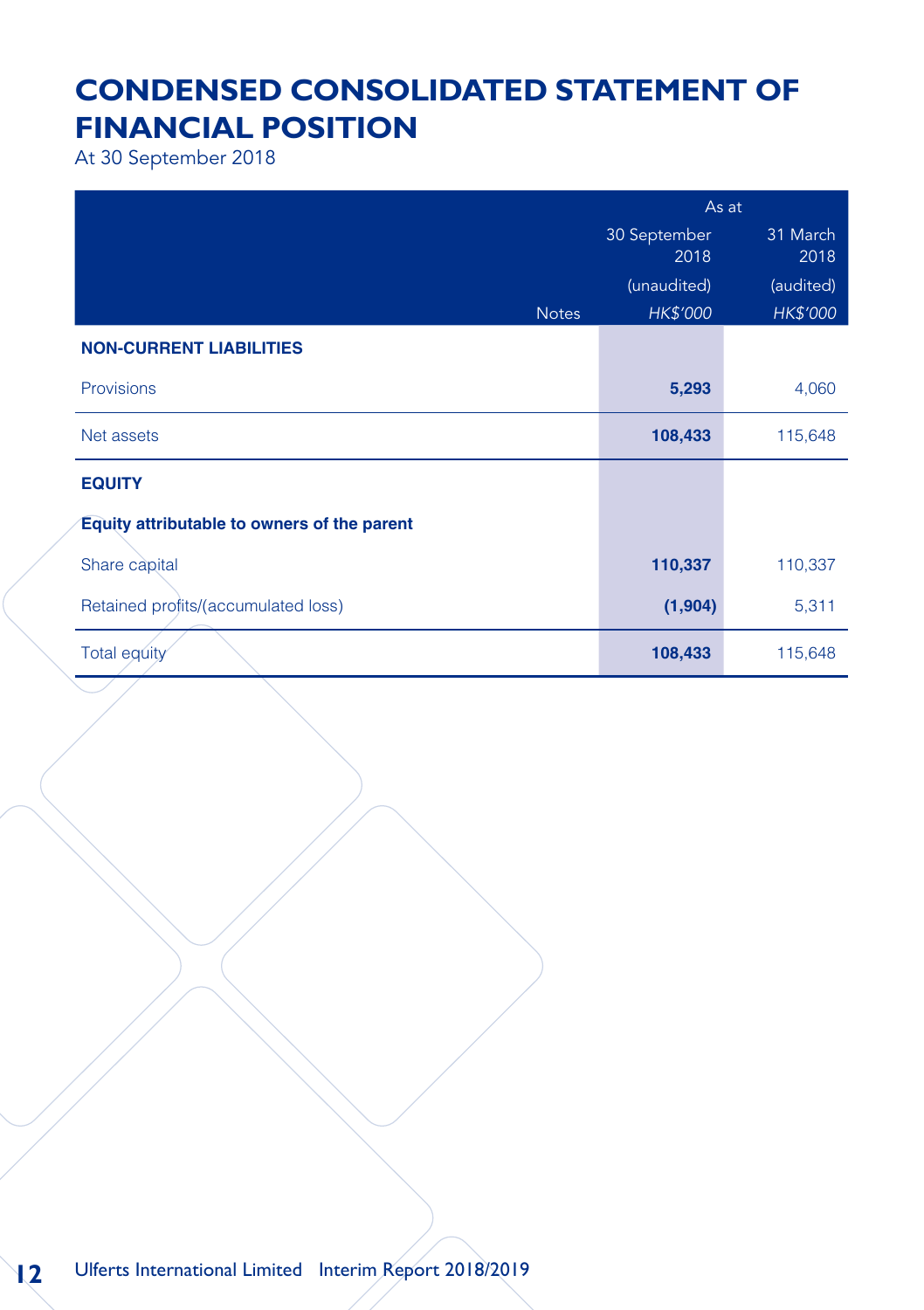# **CONDENSED CONSOLIDATED STATEMENT OF CHANGES IN EQUITY**

For the six months ended 30 September 2018

|                                                  | Share<br>capital<br><b>HK\$'000</b> | Retained<br>profits/<br><i>(accumulated</i><br>losses)<br><b>HK\$'000</b> | Total<br>equity<br><b>HK\$'000</b> |
|--------------------------------------------------|-------------------------------------|---------------------------------------------------------------------------|------------------------------------|
| At 1 April 2017 (audited)                        | 6,065                               | 68,834                                                                    | 74,899                             |
| Loss and total comprehensive loss for the period |                                     | (1,778)                                                                   | (1,778)                            |
| At 30 September 2017 (unaudited)                 | 6,065                               | 67,056                                                                    | 73,121                             |
| At 1 April 2018 (audited)                        | 110,337                             | 5,311                                                                     | 115,648                            |
| Loss and total comprehensive loss for the period |                                     | (7, 215)                                                                  | (7,215)                            |
| At 30 September 2018 (unaudited)                 | 110,337                             | (1,904)                                                                   | 108,433                            |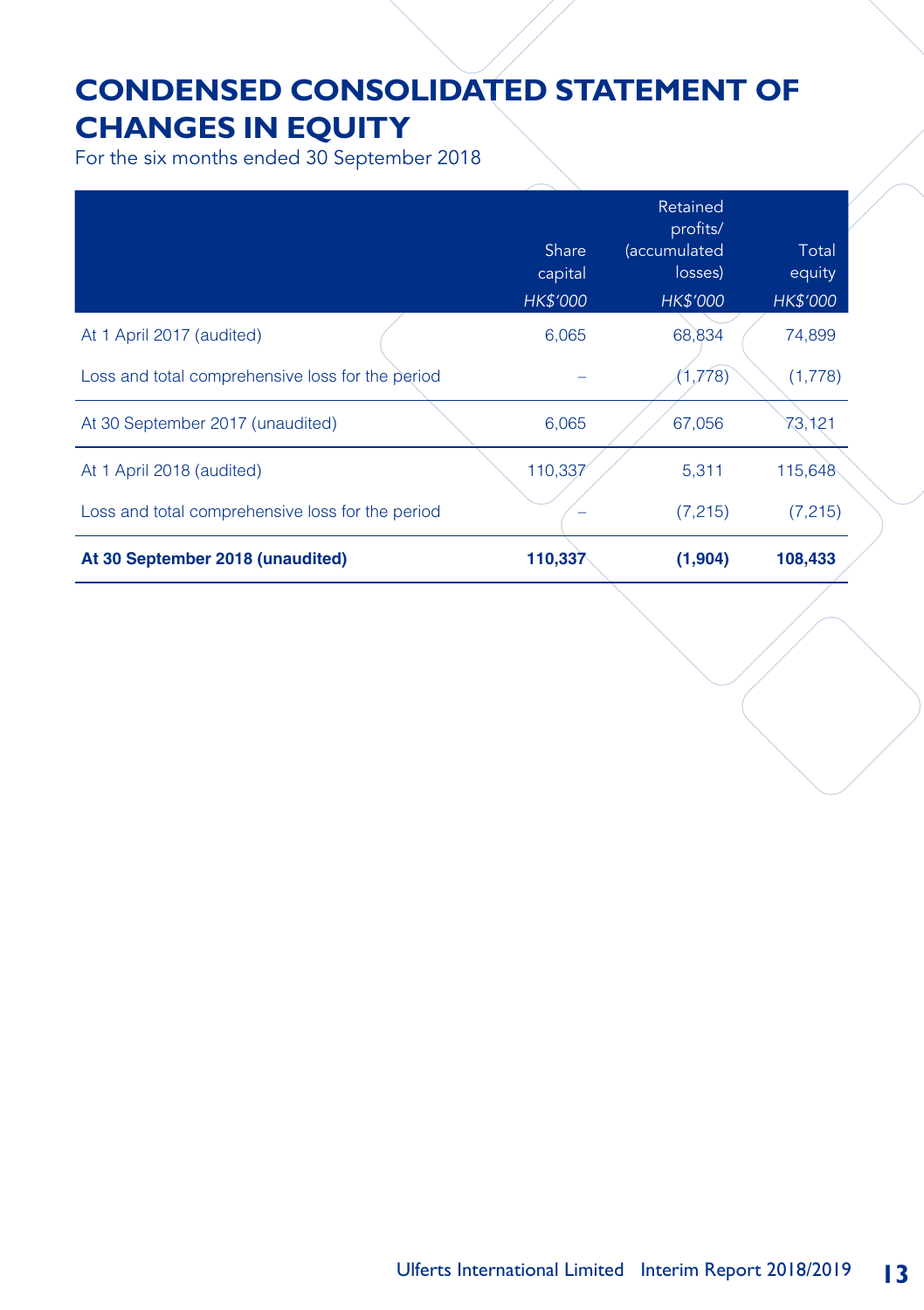# **CONDENSED CONSOLIDATED STATEMENT OF CASH FLOWS**

For the six months ended 30 September 2018

|                                                          | Six months ended<br>30 September |             |
|----------------------------------------------------------|----------------------------------|-------------|
|                                                          | 2018                             | 2017        |
|                                                          | (unaudited)                      | (unaudited) |
|                                                          | HK\$'000                         | HK\$'000    |
| Net cash (used in) from operating activities             | (151)                            | 3,817       |
| Net cash used in investing activities                    | (8, 725)                         | (8,751)     |
| Net cash (used in) from financing activities             | (9,641)                          | 14,001      |
| Net (decrease) increase in cash and cash equivalents     | (18, 517)                        | 9,067       |
| Cash and cash equivalents at the beginning of the period | 83,385                           | 39,818      |
| Cash and cash equivalents at the end of the period       | 64,868                           | 48,885      |
| Analysis of the balances of cash and cash equivalents    |                                  |             |
| Bank balances and cash                                   | 64,868                           | 48,885      |

**14** Ulferts International Limited Interim Report 2018/2019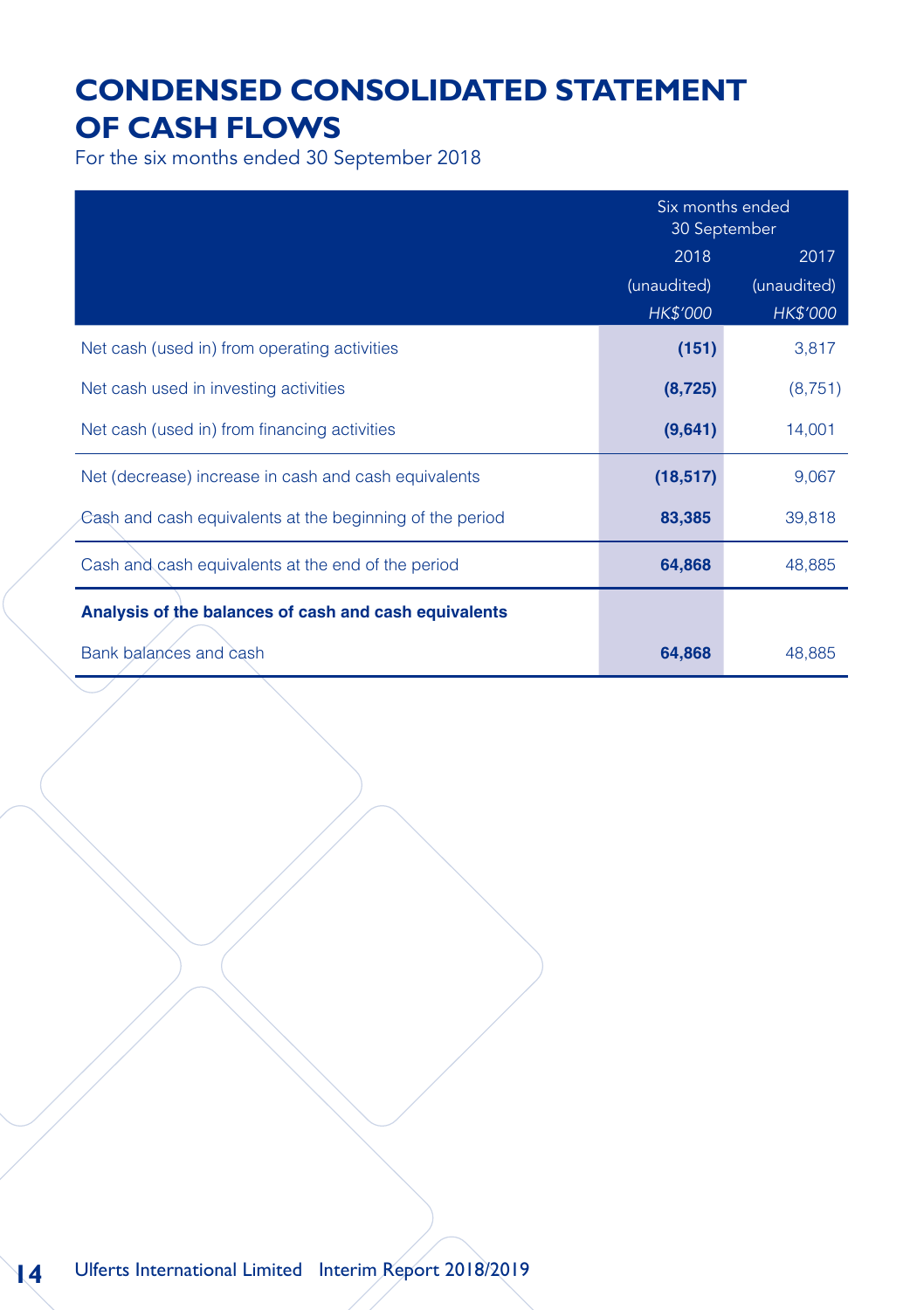For the six months ended 30 September 2018

### **1. BASIS OF PREPARATION**

The unaudited condensed consolidated financial statements have been prepared in accordance with Hong Kong Financial Reporting Standards ("HKFRSs") and Hong Kong Accounting Standard ("HKAS") 34 "Interim Financial Reporting" issued by the Hong Kong Institute of Certified Public Accountants ("HKICPA") as well as with the applicable disclosures required by Appendix 16 to The Rules Governing the Listing of Securities (the "Listing Rules") on The Stock Exchange of Hong Kong Limited (the "Stock Exchange") and the Hong Kong Companies Ordinance ("CO").

The unaudited condensed consolidated financial statements have been prepared on the historical cost convention. The unaudited condensed consolidated financial statements are presented in Hong Kong dollars ("HK\$") and all values are rounded to the nearest thousand except when otherwise indicated.

These unaudited condensed consolidated financial statements should be read in conjunction with the annual consolidated financial statements for the year ended 31 March 2018.

The financial information relating to the year ended 31 March 2018 that is included in this interim report 2018 does not constitute the Company's statutory annual consolidated financial statements for 2018 but is derived from those financial statements. Further information relating to these statutory annual consolidated financial statements required to be disclosed in accordance with section 436 of the CO is as follows:

- (a) The Company has delivered the consolidated financial statements for the year ended 31 March 2018 to the Registrar of Companies as required by section 662(3) of, and Part 3 of Schedule 6 to the CO.
- (b) The Company's auditor has reported on the consolidated financial statements of the Group for the year ended 31 March 2018. The auditor's reports were unqualified, did not include a reference to any matters to which the auditor drew attention by way of emphasis without qualifying its report; and did not contain a statement under sections 406(2), 407(2) or (3) of the CO.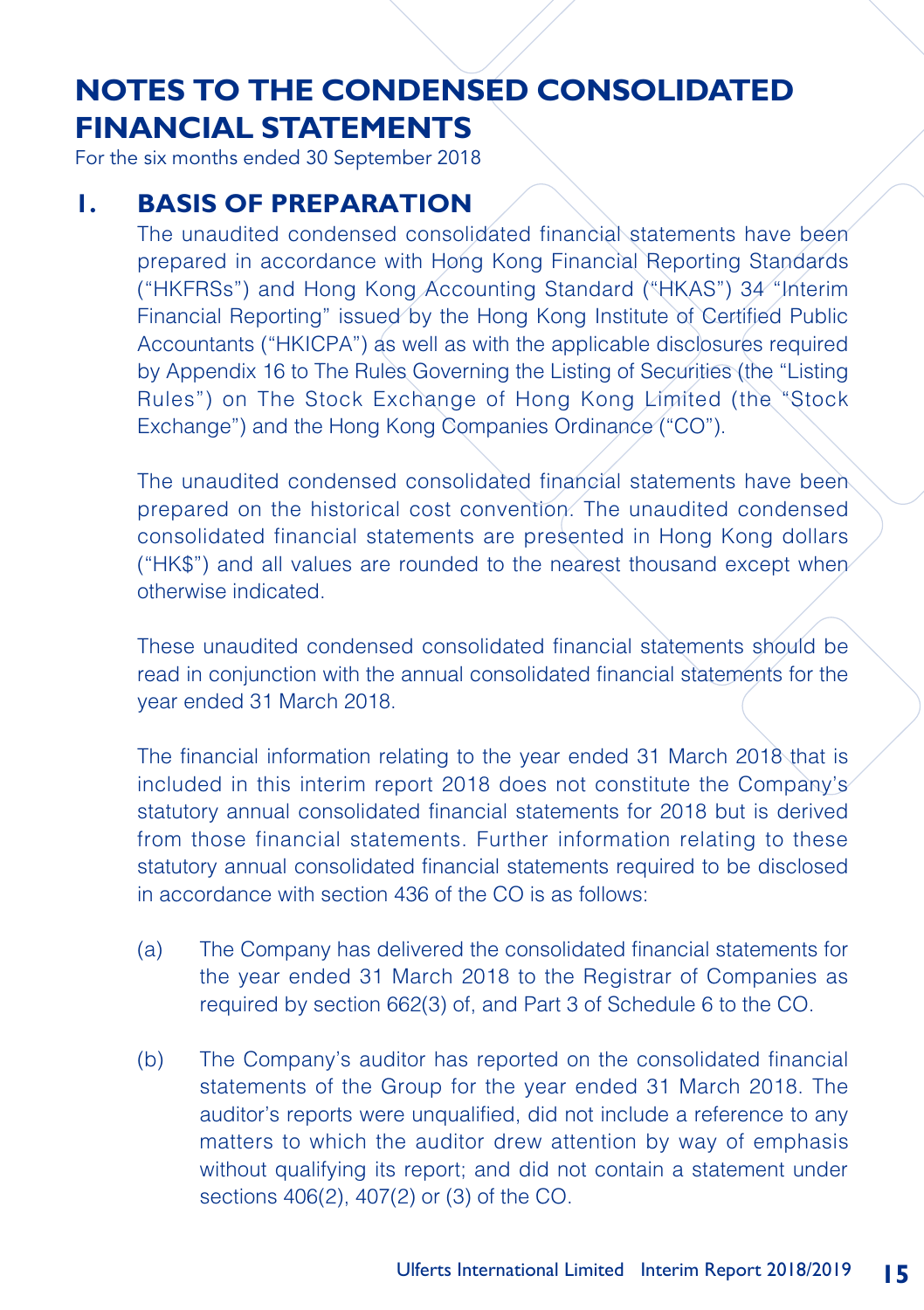For the six months ended 30 September 2018

### **2. SIGNIFICANT ACCOUNTING POLICIES**

The accounting policies and basis of presentation used in the preparation of these unaudited condensed consolidated financial statements are consistent with those adopted in the preparation of the Group's audited consolidated financial statements for the year ended 31 March 2018, except for the application of the following new and revised HKFRSs, HKASs, amendments and interpretation (hereinafter collectively referred to as the "new and revised HKFRSs") effective from 1 April 2018:

HKFRS 9 Financial Instruments

HKFRS 15 Revenue from Contracts with Customers and the Related Amendments

HK(IFRIC) Interpretation 22

Amendments to HKFRS 2

Amendments to HKFRS 4

Amendments to HKAS 28

Amendments to HKAS 40

Foreign Currency Transactions and Advance Consideration

Classification and Measurement of Share-based Payment Transactions

Applying HKFRS 9 Financial Instruments with HKFRS 4 Insurance Contracts

As part of the Annual Improvements to HKFRSs 2014-2016 Cycle

Transfers of Investment Property

The application of the above new and revised HKFRSs has had no material impact on the Group's financial performance and positions for the current and prior periods and/or on the disclosures set out in these unaudited condensed consolidated financial statements.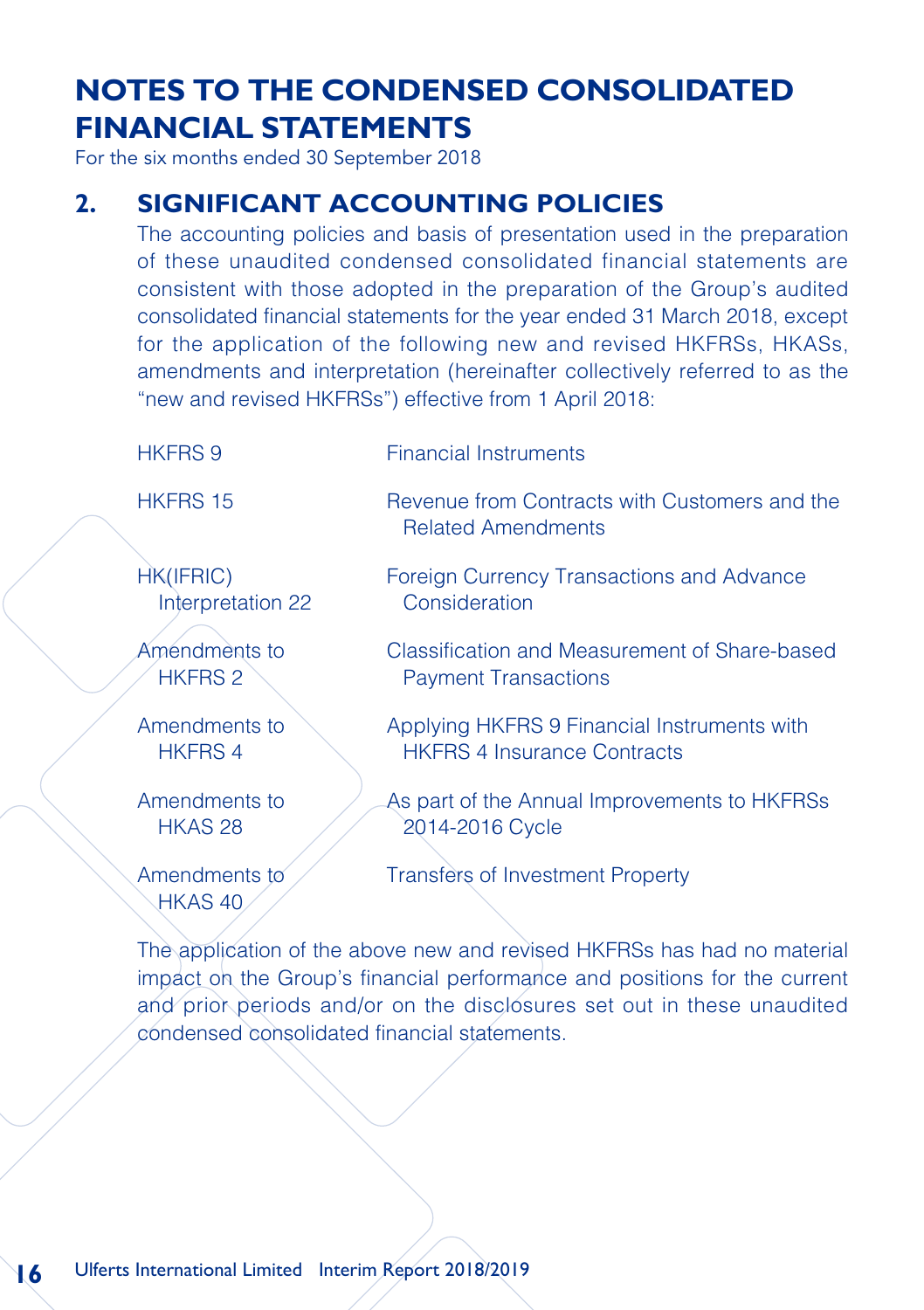For the six months ended 30 September 2018

### **2. SIGNIFICANT ACCOUNTING POLICIES** *(Continued)*

The Group has not early applied the following new and revised HKFRSs that have been issued but are not yet effective:

| <b>HKFRS 16</b>                                 | Leases <sup>1</sup>                                                                                    |
|-------------------------------------------------|--------------------------------------------------------------------------------------------------------|
| <b>HKFRS 17</b>                                 | Insurance Contracts <sup>2</sup>                                                                       |
| HK(IFRIC)<br>Interpretation 23                  | Uncertainty over Income Tax Treatments <sup>1</sup>                                                    |
| Amendments to<br><b>HKFRS 9</b>                 | Prepayment Features with Negative<br>Compensation <sup>1</sup>                                         |
| Amendments to<br><b>HKFRS 10</b><br>and HKAS 28 | Sale or Contribution of Assets between an<br>Investor and its Associated or Joint Venture <sup>3</sup> |
| Amendments to<br>HKAS <sub>19</sub>             | Plan Amendment, Curtailment or Settlement <sup>1</sup>                                                 |
| Amendments to<br>HKAS 28                        | Long-term Interests in Associates and Joint<br>Ventures <sup>1</sup>                                   |
|                                                 | Amendments to HKFRSs Annual Improvements to HKFRSs 2015-2017<br>$C$ vcle <sup>1</sup>                  |

- <sup>1</sup> Effective for annual periods beginning on or after 1 January 2019
- <sup>2</sup><br>
Effective for annual periods beginning on or after 1 January 2021<br>
Fitterius for annual periods beginning on or after a data to be determined
- Effective for annual periods beginning on or after a date to be determined

The Directors are in process of assessing the anticipated and potential impact of the new and revised HKFRSs, and at this stage have not yet determined the effect of the application of such new and revised HKFRSs on the financial performance and financial position of the Group.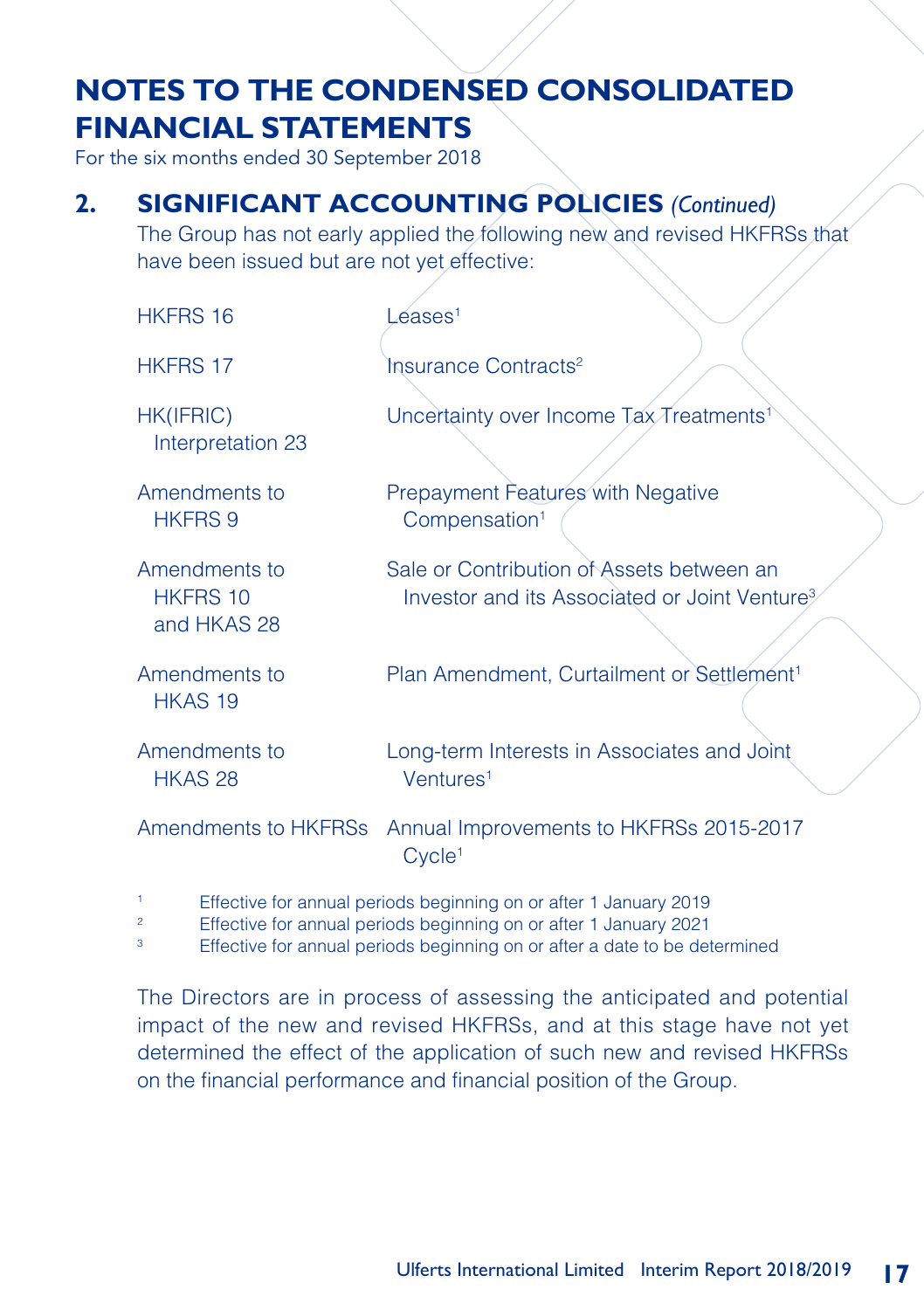For the six months ended 30 September 2018

#### **3. OPERATING SEGMENT INFORMATION**

The Group principally focuses on the retail and wholesale of imported furniture, and special projects. Information reported to the Group's chief operating decision maker, for the purpose of resource allocation and performance assessment, focuses on the operating results of the Group as a whole as the Group's resources are integrated and no discrete operating segment information is available. Accordingly, no operating segment information is presented.

#### *Geographical information*

#### (a) Revenue from external customers

Substantially all of the Group's revenues from external customers during the six months ended 30 September 2018 and 2017 were attributed to Hong Kong based on the location of the customers or the location of certain key processes/resources from which the Group derived the revenues.

#### (b) Non-current assets

All of the Group's non-current assets as at the end of the reporting period were located in Hong Kong based on the location of the assets.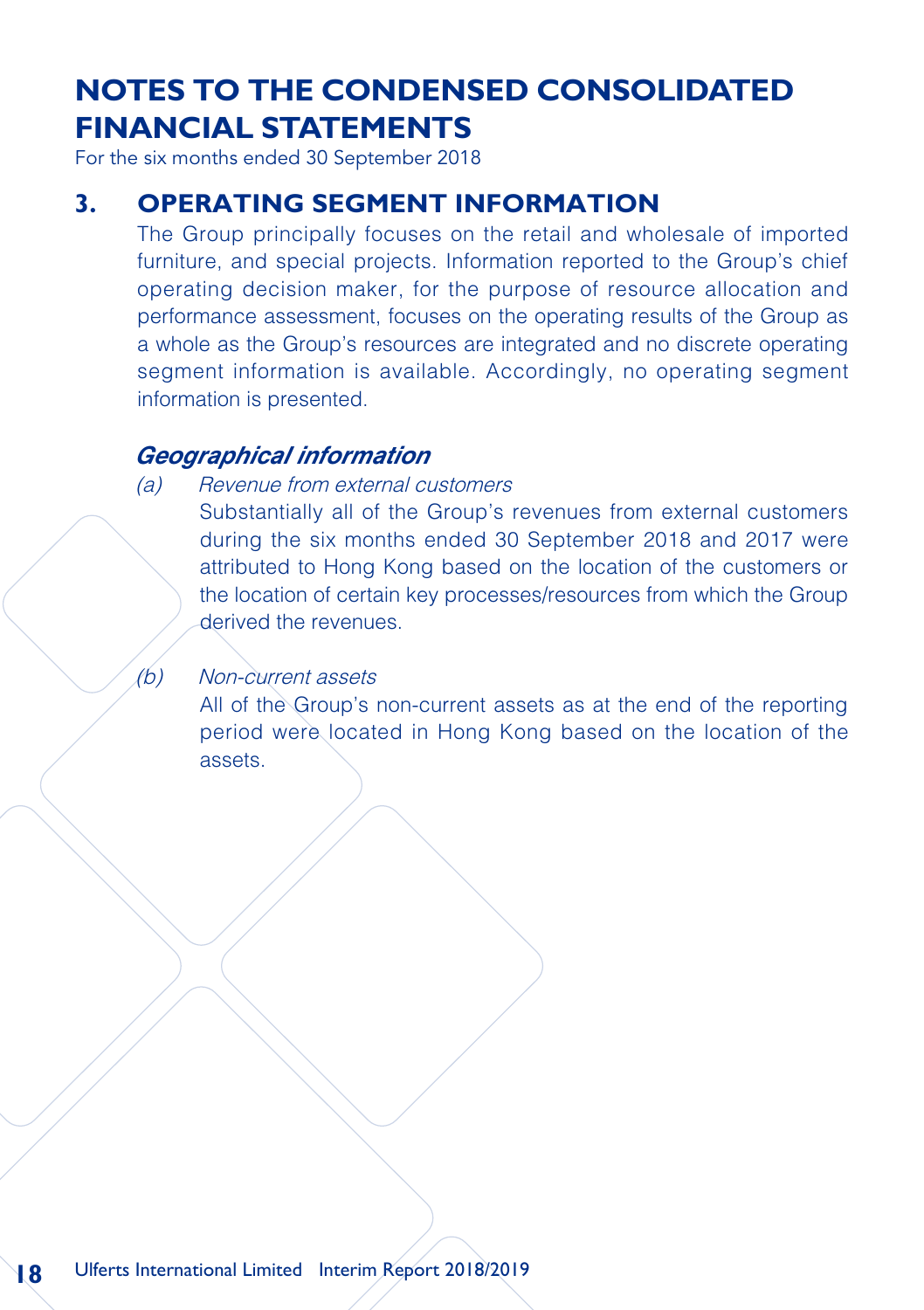For the six months ended 30 September 2018

### **4. REVENUE AND OTHER INCOME**

Revenue represents the net invoiced value of goods sold, after allowances for returns and trade discounts, and the value of project services rendered during the Period.

An analysis of revenue and other income is as follows:

|                                                                           | Six months ended<br>30 September |             |
|---------------------------------------------------------------------------|----------------------------------|-------------|
|                                                                           | 2018                             | 2017        |
|                                                                           | (unaudited)                      | (unaudited) |
|                                                                           | HK\$'000                         | HK\$'000    |
| <b>Revenue</b>                                                            |                                  |             |
| Retail of furniture                                                       | 101,116                          | 107,672     |
| Wholesale of furniture                                                    | 6,057                            | 6,184       |
| Special projects – project sales and consultancy<br>services arrangements | 822                              | 2,630       |
|                                                                           | 107,995                          | 116,486     |
| <b>Other income</b>                                                       |                                  |             |
| Other service income                                                      | 436                              | 374         |
| Bank interest income                                                      | 382                              |             |
| <b>Others</b>                                                             | 524                              | 101         |
|                                                                           | 1,342                            | 475         |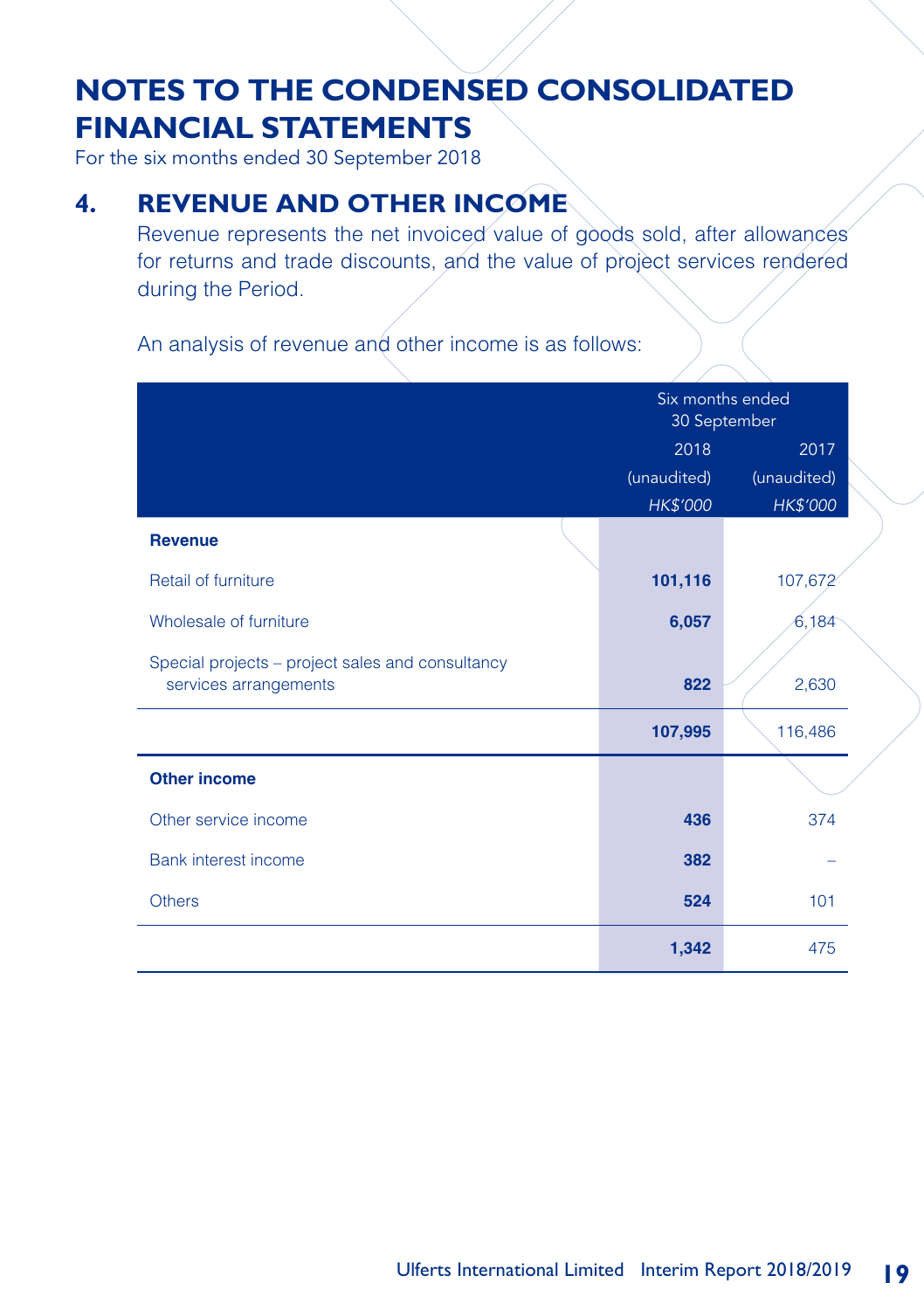For the six months ended 30 September 2018

### **5. LOSS BEFORE TAX**

The Group's loss before tax is arrived at after charging/(crediting):

|                                                                                         | Six months ended<br>30 September |             |
|-----------------------------------------------------------------------------------------|----------------------------------|-------------|
|                                                                                         | 2018                             | 2017        |
|                                                                                         | (unaudited)                      | (unaudited) |
|                                                                                         | <b>HK\$'000</b>                  | HK\$'000    |
| Cost of inventories sold and services provided                                          | 39,216                           | 41,778      |
| Net write-down of inventories to net realisable value                                   | 503                              | 47          |
| Total amount recognised as cost of sales                                                | 39,719                           | 41,825      |
| Depreciation                                                                            | 6,271                            | 4,506       |
| Loss on disposal of items of property, plant and equipment*                             |                                  | 543         |
| Minimum lease payments under operating leases                                           | 27,783                           | 24,177      |
| Contingent rents under operating leases                                                 |                                  | 70          |
|                                                                                         | 27,783                           | 24,247      |
| Employee benefit expense (including directors' and chief<br>executive's remunerations); |                                  |             |
| Wages, salaries, bonuses and allowances                                                 | 21,486                           | 18,877      |
| Pension scheme contributions<br>(defined contribution scheme)                           | 828                              | 757         |
|                                                                                         | 22,314                           | 19,634      |
| Foreign exchange differences, net                                                       | (756)                            | (42)        |

Included in "General and administrative expenses" in the consolidated Statement of profit or loss and other comprehensive income.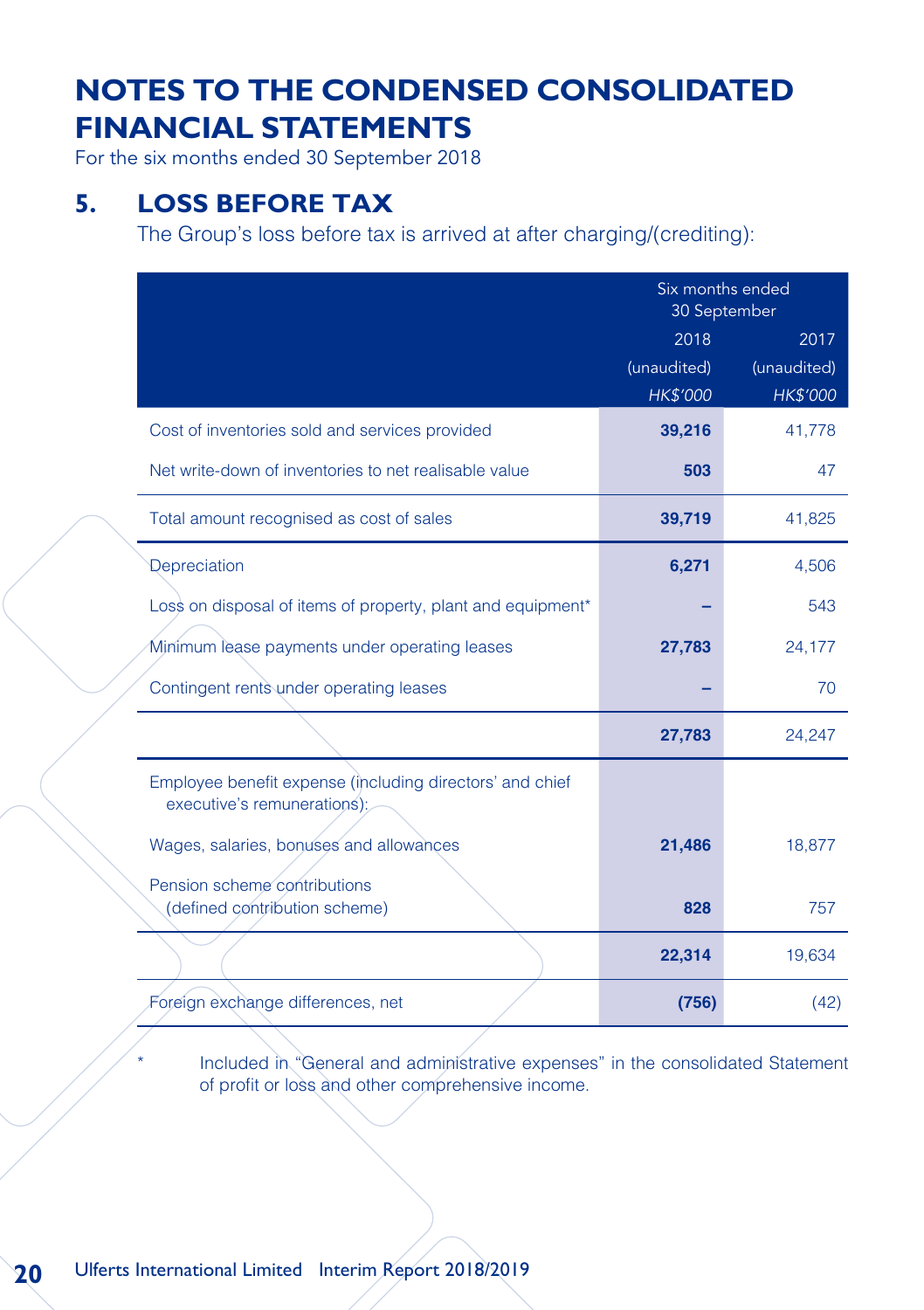For the six months ended 30 September 2018

### **6. INCOME TAX**

The Group did not generate any assessable profits arising in Hong Kong during the Period. In the six months ended 30 September 2017, Hong Kong profits tax had been provided at the rate of 16.5% on the estimated assessable profits arising in Hong Kong.

|                                 | Six months ended<br>30 September |                 |
|---------------------------------|----------------------------------|-----------------|
|                                 | 2018                             | 2017            |
|                                 | (unaudited)                      | (unaudited)     |
|                                 | <b>HK\$'000</b>                  | <b>HK\$'000</b> |
| Current - Hong Kong             |                                  |                 |
| Charge for the Period           |                                  | 1,180           |
| <b>Deferred</b>                 |                                  | 260             |
| Total tax charge for the Period |                                  | 1,440           |

### **7. DIVIDEND**

The Board resolved not to declare any interim dividend for the Period (2017: Nil).

### **8. LOSS PER SHARE ATTRIBUTABLE TO ORDINARY EQUITY HOLDERS OF THE PARENT**

The calculation of the basic loss per share amount is based on the loss for the Period attributable to ordinary equity holders of the parent of HK\$7,215,000 (2017: loss of HK\$1,778,000) and the weighted average number of ordinary shares of 800,000,000 (2017: 600,000,000) in issue during the Period as adjusted retrospectively to reflect a share subdivision of the Company during the year ended 31 March 2018.

In determining the weighted average number of ordinary shares in issue, the share subdivision of the Company during the year ended 31 March 2018 was deemed to have been completed on 1 April 2017.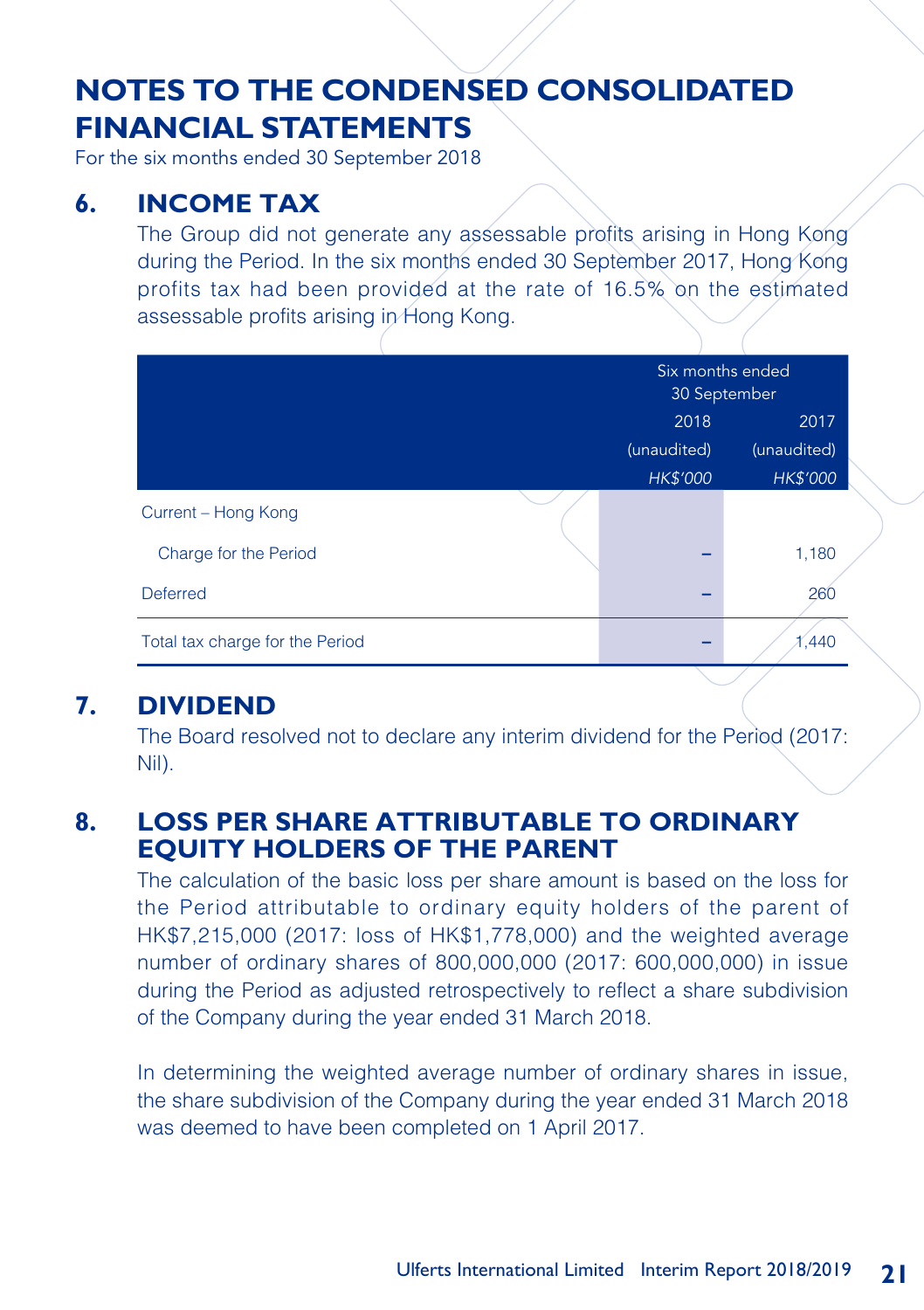For the six months ended 30 September 2018

### **8. LOSS PER SHARE ATTRIBUTABLE TO ORDINARY EQUITY HOLDERS OF THE PARENT** *(Continued)*

The Group had no potentially dilutive ordinary shares in issue during the both periods.

|                                                                                                                        | 2018<br>(unaudited)<br><b>HK\$'000</b> | 2017<br>(unaudited)<br><b>HK\$'000</b> |
|------------------------------------------------------------------------------------------------------------------------|----------------------------------------|----------------------------------------|
| Loss                                                                                                                   |                                        |                                        |
| Loss attributable to ordinary equity holders of the parent<br>used in the basic and diluted loss per share calculation | 7,215                                  | 1.778                                  |
|                                                                                                                        |                                        | Number of shares                       |
| <b>Shares</b>                                                                                                          |                                        |                                        |
|                                                                                                                        |                                        |                                        |

### **9. TRADE RECEIVABLES**

The Group's retail sales are usually paid in cash or by major credit/debit cards. The Group's trading terms with its wholesale, project and consultancy services customers are mainly on credit, except for new customers, where payment in advance/upon delivery is normally required. The credit period for these customers is generally one to two months, or extending up to six months for major project and consultancy service customers. The Group seeks to maintain strict control over its outstanding receivables and overdue balances are reviewed by senior management. The Group does not hold any collateral or other credit enhancements over its trade receivable balances. Trade receivables are non-interest-bearing.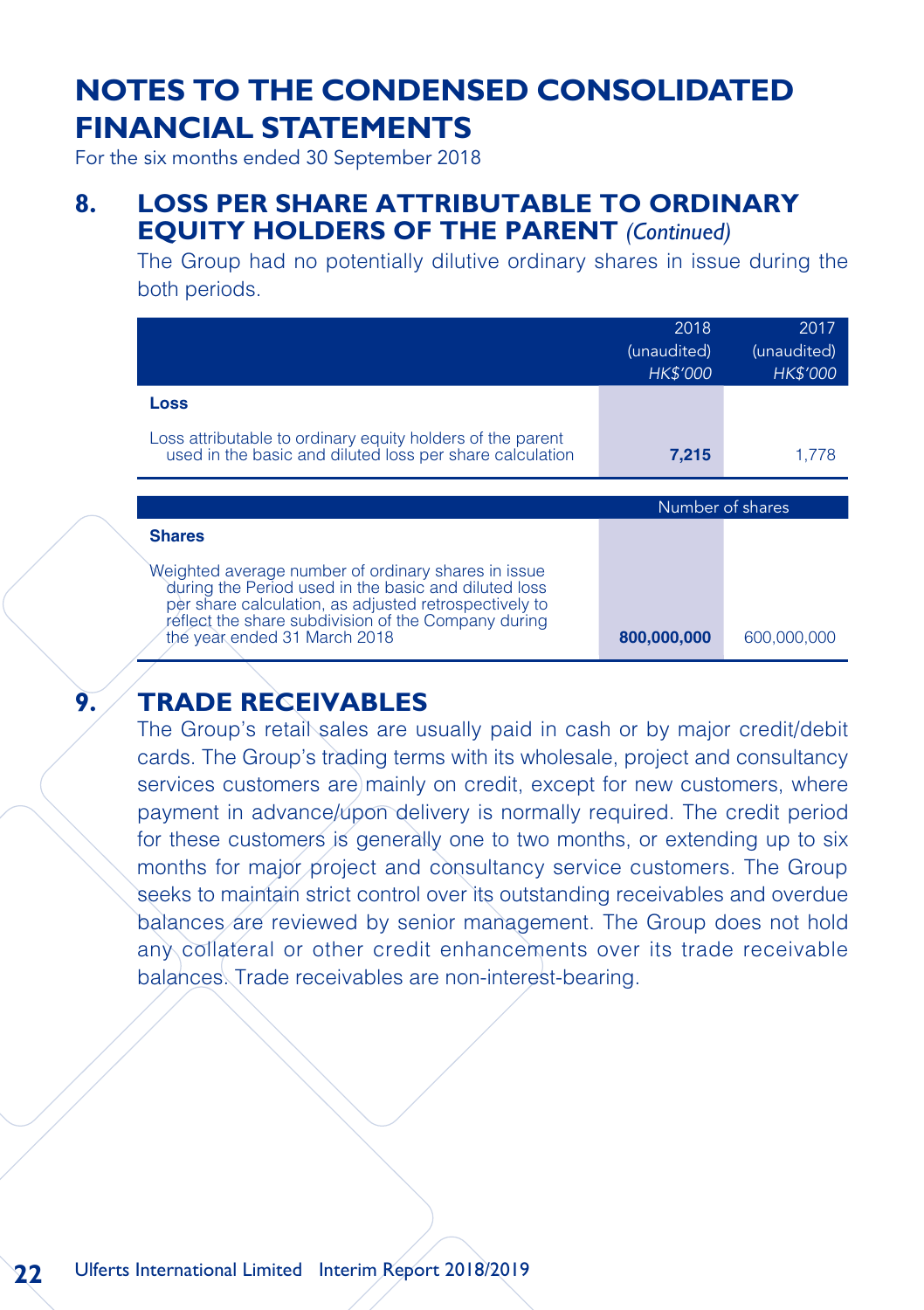For the six months ended 30 September 2018

### **9. TRADE RECEIVABLES** *(Continued)*

An ageing analysis of the trade receivables of the Group, based on the invoice date, is as follows:

|                | As at                          |                       |
|----------------|--------------------------------|-----------------------|
|                | 30 September<br>2018           | 31 March<br>2018      |
|                | (unaudited)<br><b>HK\$'000</b> | (audited)<br>HK\$'000 |
| Within 1 month | 1,981                          | 3,713                 |
| 1 to 3 months  | 448                            | 2,409                 |
| Over 3 months  | 33                             | 141                   |
|                | 2,462                          | 6,263                 |

### **10. TRADE AND BILLS PAYABLES**

An ageing analysis of the trade and bills payables as at the end of the reporting period, based on the invoice date, is as follows:

|                | As at                |                  |
|----------------|----------------------|------------------|
|                | 30 September<br>2018 | 31 March<br>2018 |
|                | (unaudited)          | (audited)        |
|                | HK\$'000             | HK\$'000         |
| Within 1 month | 4,775                | 6,891            |
| 1 to 3 months  | 131                  | 70               |
| Over 3 months  | 10                   | 115              |
|                | 4,916                | 7,076            |

The trade and bills payables are non-interest-bearing and are normally settled on 60-day to 120-day terms.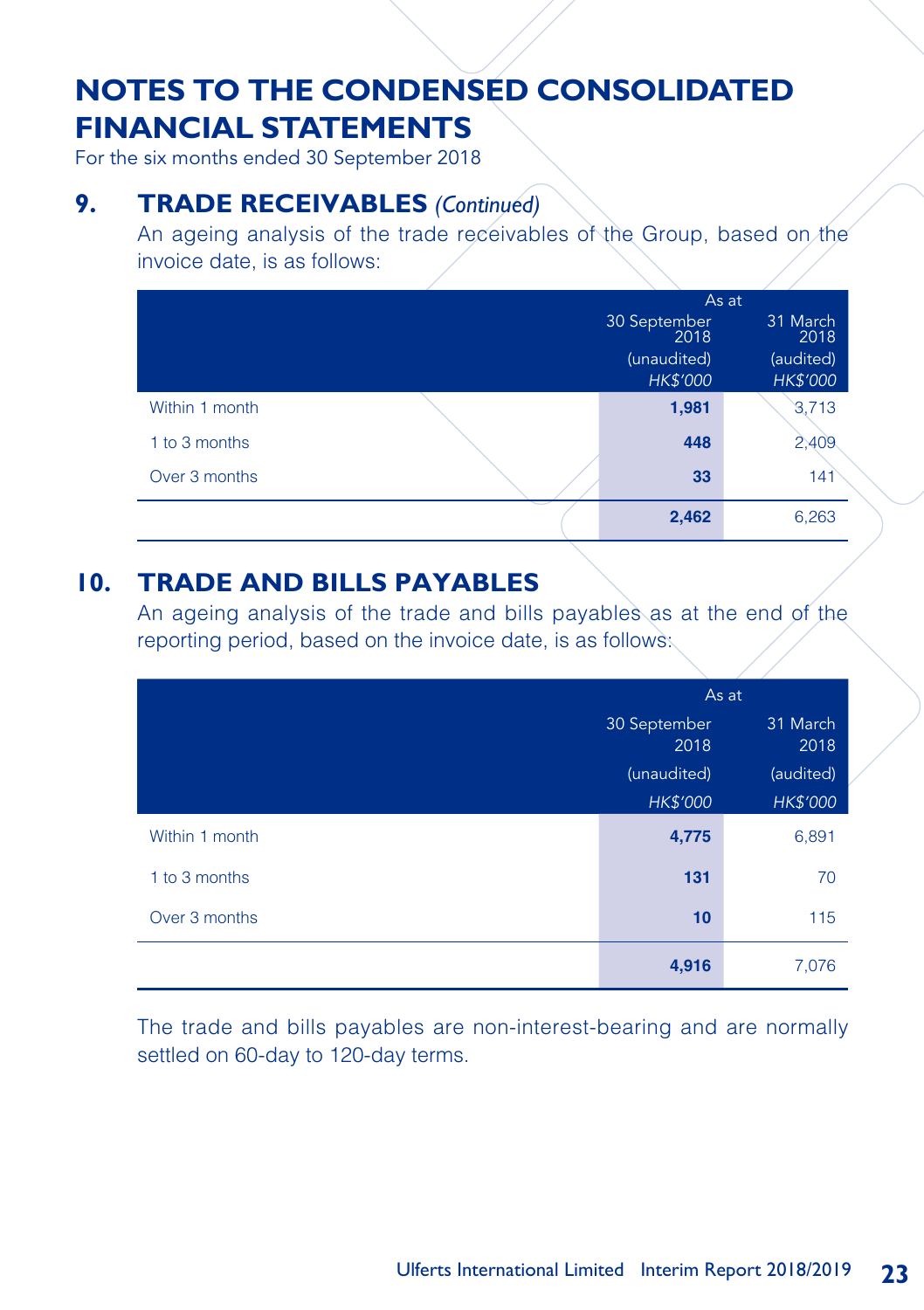For the six months ended 30 September 2018

### **11. OPERATING LEASE ARRANGEMENTS As lessee**

The Group leases certain of its office properties, retail stores, warehouses and office equipment under operating lease arrangements. Leases for properties are negotiated for terms ranging from one to four years, and those for office equipment are for terms of five years.

At 30 September 2018, the Group had total future minimum lease payments under non-cancellable operating leases falling due as follows:

|                                         | 30 September<br>2018 | 31 March<br>2018 |
|-----------------------------------------|----------------------|------------------|
|                                         | (unaudited)          | (audited)        |
|                                         | <b>HK\$'000</b>      | <b>HK\$'000</b>  |
| Within one year                         | 57,120               | 38,017           |
| In the second to fifth years, inclusive | 54,528               | 20,720           |
|                                         | 111,648              | 58,737           |

The operating leases of certain retail stores also called for additional rentals, which would be based on a certain percentage of revenue/turnover of the operations being undertaken therein pursuant to the terms and conditions as stipulated in the respective tenancy agreements. As the future revenue/ turnover of these stores could not be reliably determined at the end of each of the financial/year/period, the relevant contingent rental has not been included in the operating lease commitments disclosure above. Certain of the lease arrangements contain renewal options.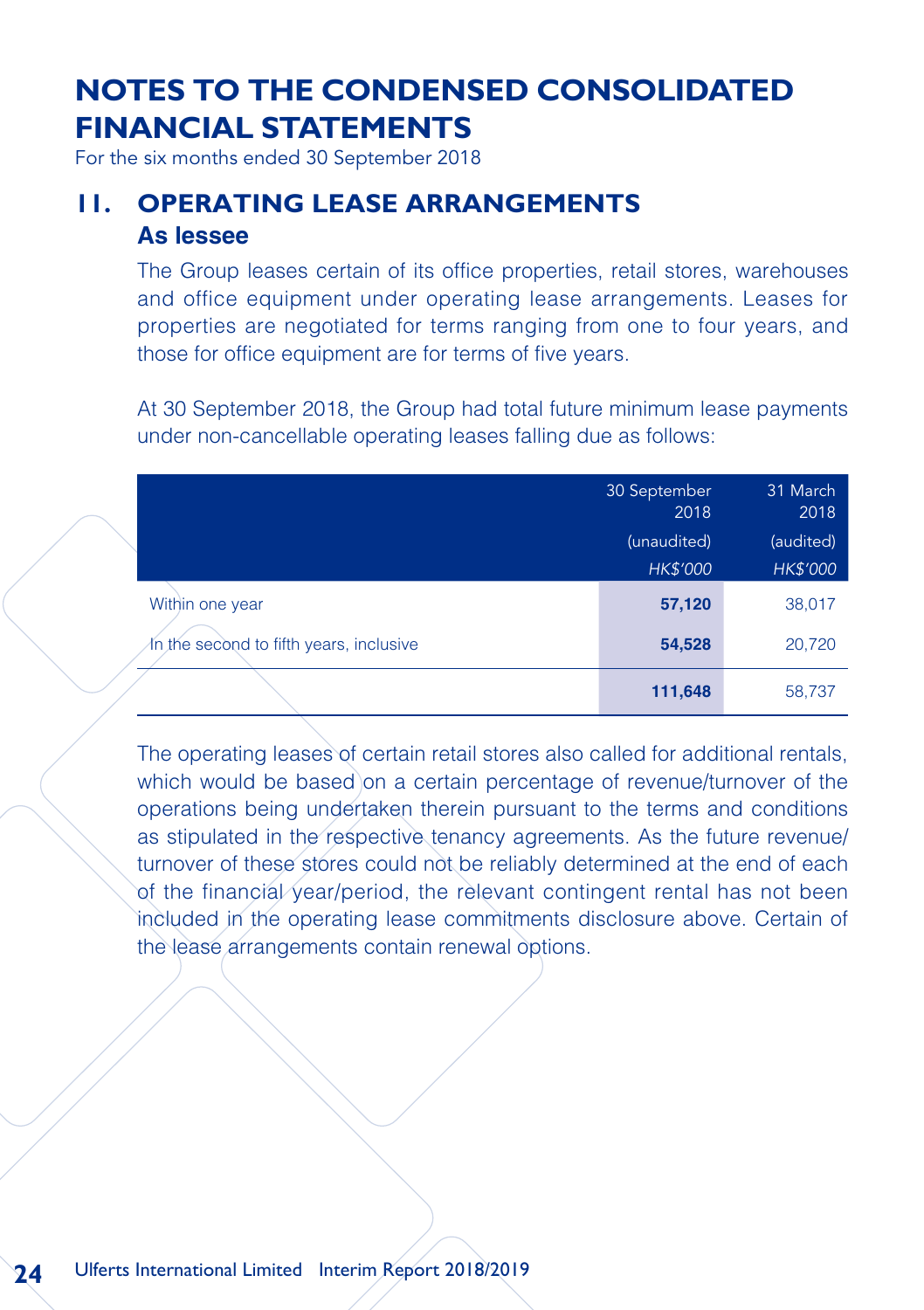For the six months ended 30 September 2018

### **12. RELATED PARTY TRANSACTIONS**

**(a)** The Group had the following transactions with related parties during the Period:

|                                          | Six months ended<br>30 September |                 |
|------------------------------------------|----------------------------------|-----------------|
|                                          | 2018<br>2017                     |                 |
|                                          | (unaudited)                      | (unaudited)     |
|                                          | <b>HK\$'000</b>                  | <b>HK\$'000</b> |
| <b>Fellow subsidiaries</b>               |                                  |                 |
| Project sales                            | 298                              | 886             |
| Rental paid                              | 2,796                            | 5,650           |
| Reimbursement of administrative expenses | 2,446                            | 22 <sub>6</sub> |
| <b>Other related companies</b>           |                                  |                 |
| Sponsor and financial advisory fees paid | 120                              | 900             |
| Secretarial fee paid                     | 80                               |                 |

#### Note:

The above fellow subsidiaries and related companies are either controlled by a Director or Albert Yeung Holdings Limited ("AY Holdings") which is the ultimate controlling shareholder of the Company. AY Holdings is held by STC International Limited ("STC International") being the trustee of The Albert Yeung Discretionary Trust ("AY Trust") of which Dr. Yeung Sau Shing, Albert ("Dr. Albert Yeung") is the founder.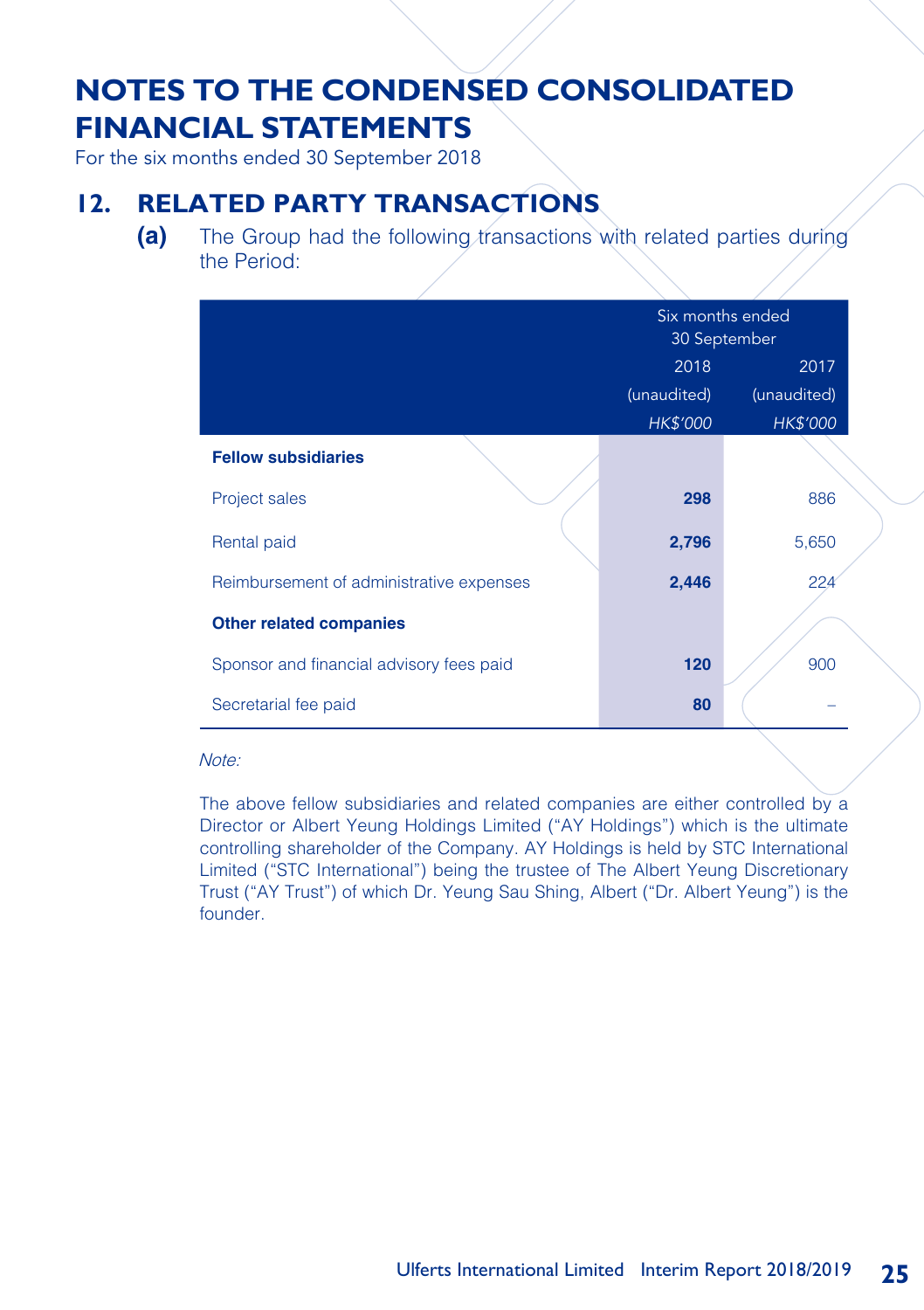For the six months ended 30 September 2018

#### **12. RELATED PARTY TRANSACTIONS** *(Continued)*

#### **(b) Operating lease arrangements**

At 30 September 2018, the Group had total future minimum lease payments under non-cancellable operating leases of properties entered into with certain fellow subsidiaries of the Group falling due as follows:

|                                         | 30 September<br>2018<br>(unaudited)<br><b>HK\$'000</b> | 31 March<br>2018<br>(audited)<br><b>HK\$'000</b> |
|-----------------------------------------|--------------------------------------------------------|--------------------------------------------------|
| Within one year                         | 9,165                                                  | 2,341                                            |
| In the second to fifth years, inclusive | 14,776                                                 | 3,780                                            |
|                                         | 23,941                                                 | 6,121                                            |

**(c)** During the six months ended 30 September 2017, marketing and promotional expenses of HK\$400,000 were charged by a fellow subsidiary based on terms as agreed by the relevant parties.

### **13. CONTINGENT LIABILITIES**

At 30 September 2018, contingent liabilities not provided for by the Group in the financial statements were as follows:

|                                                                                               | 30 September<br>2018 | 31 March<br>2018 |
|-----------------------------------------------------------------------------------------------|----------------------|------------------|
|                                                                                               | (unaudited)          | (audited)        |
|                                                                                               | <b>HK\$'000</b>      | <b>HK\$'000</b>  |
| In connection with a bank quarantee given to<br>a landlord in lieu of rental deposit required |                      |                  |
| under a tenancy agreement                                                                     | 2,535                | 2.535            |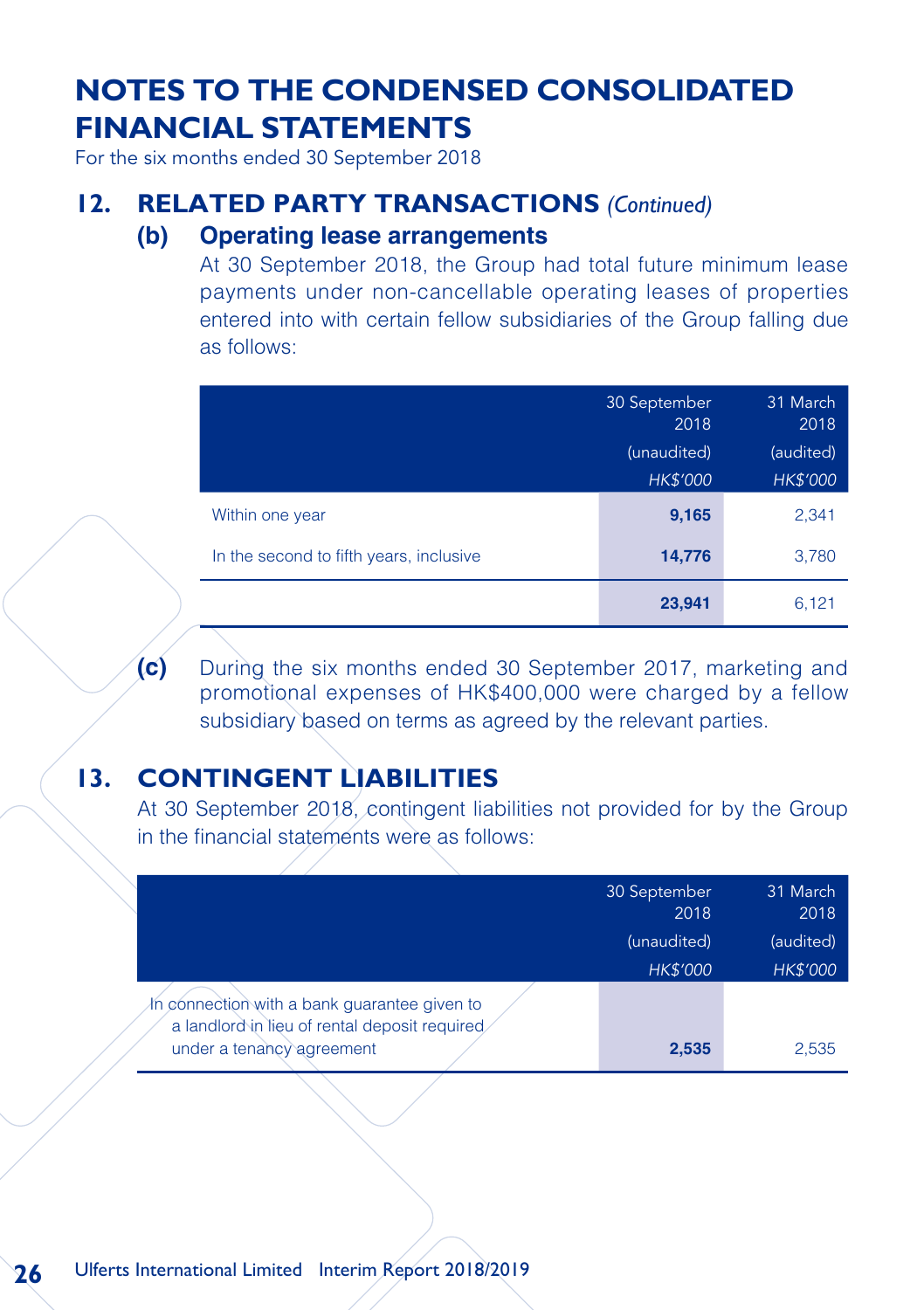# **DIRECTORS' AND CHIEF EXECUTIVES' INTERESTS AND SHORT POSITIONS IN SECURITIES**

As at 30 September 2018, the interests and short positions of the Directors and chief executives of the Company in the shares, underlying shares and debentures of the Company and its associated corporations (within the meaning of Part XV of the Securities and Futures Ordinance ("SFO")) as recorded in the register maintained by the Company pursuant to Section 352 of the SFO, or as otherwise notified to the Company and the Stock Exchange pursuant to the Model Code for Securities Transactions by Directors adopted by the Company ("Ulferts Securities Code") were as follows:

### **(a) Long position interests in the Company Ordinary shares of the Company ("Shares")**

None of the Directors or chief executives of the Company had any interests or short positions in the shares, underlying shares or debentures of the Company.

### **(b) Long position interests in associated corporations of the Company Ordinary shares**

| Name of Director | Name of associated<br>corporation                                   | Capacity/Nature<br>of interests | Number of<br><b>Shares</b><br>interested | % of issued<br><b>Shares</b> |
|------------------|---------------------------------------------------------------------|---------------------------------|------------------------------------------|------------------------------|
| Vanessa          | Ms. Fan Man Seung, Emperor International<br><b>Holdings Limited</b> | <b>Beneficial owner</b>         | 10.500.000                               | 0.29%                        |

Save as disclosed above, as at 30 September 2018, none of the Directors nor chief executives of the Company had any interests or short positions in any Shares, underlying Shares and debentures of the Company or any of its associated corporations (within the meaning of Part XV of the SFO).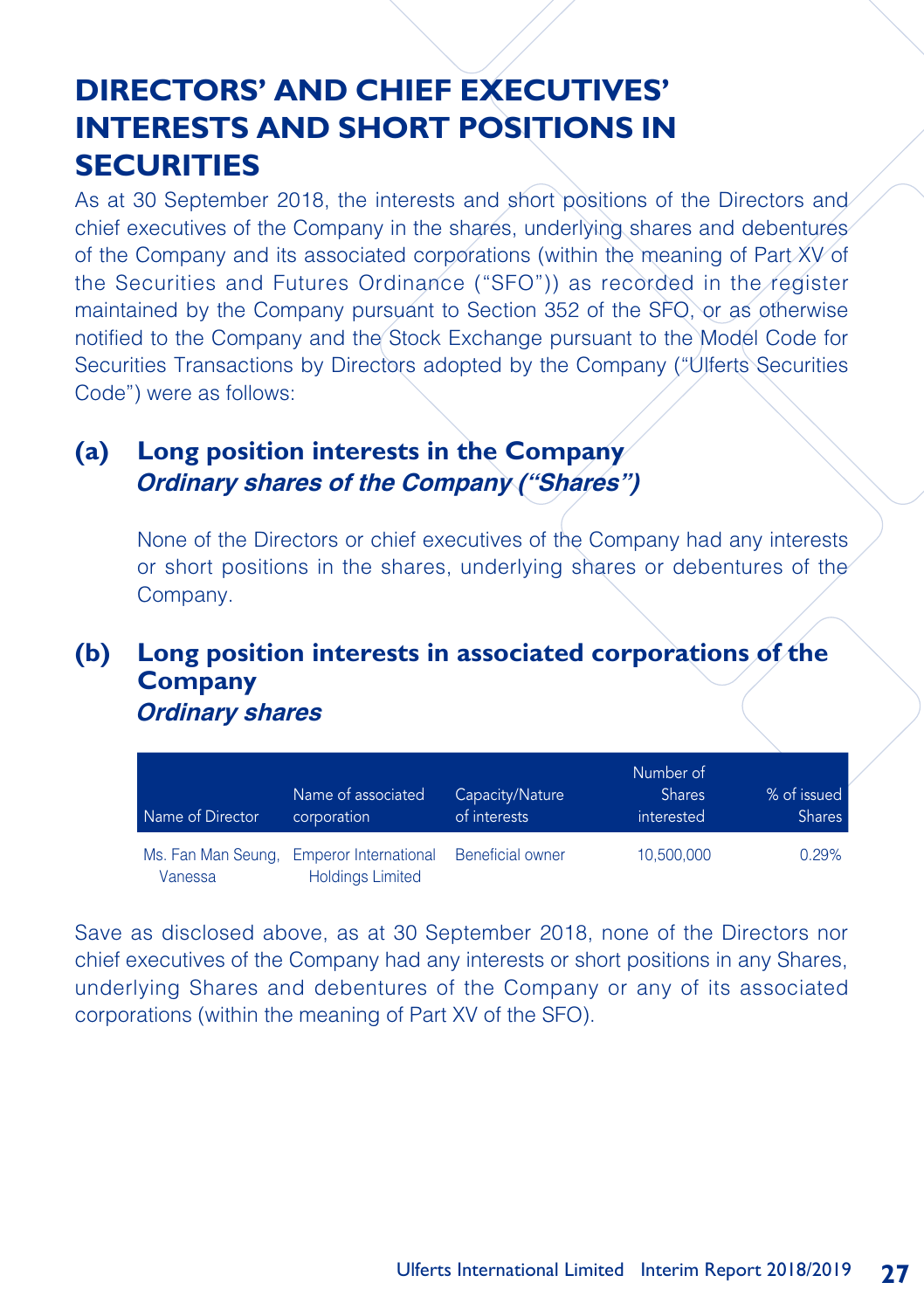# **OTHER PERSONS' INTERESTS AND SHORT POSITIONS IN SECURITIES**

So far as is known to any Director or chief executive of the Company, as at 30 September 2018, the following persons or corporations (other than a Director or chief executive of the Company) who had, or were deemed or taken to have interests and short positions in the Shares or underlying Shares as recorded in the register required to be kept by the Company under Section 336 of the SFO ("DI Register") or as otherwise notified to the Company were as follows:

#### **Long positions in the Shares**

| <b>Name</b>                                 | Capacity/Nature of<br>interests         | Number of<br><b>Shares</b><br>interested | % of issued<br><b>Shares</b> |
|---------------------------------------------|-----------------------------------------|------------------------------------------|------------------------------|
| <b>Albert Yeung Holdings</b>                | Interest in a controlled<br>corporation | 600.000.000                              | 75%                          |
| <b>STC</b> International                    | Trustee of the AY Trust                 | 600.000.000                              | 75%                          |
| Dr. Albert Yeung-                           | Founder of the AY Trust                 | 600.000.000                              | 75%                          |
| Ms. Luk Siu Man, Semon<br>("Ms. Semon Luk") | Interest of spouse                      | 600,000,000                              | 75%                          |

Note: These shares were held by Ulferts International Group Holdings Limited, a wholly-owned subsidiary of AY Holdings. AY Holdings was in turn held by STC International in trust for the AY Trust, a discretionary trust set up by Dr. Albert Yeung. By virtue of being the spouse of Dr. Albert Yeung as founder of the AY Trust, Ms. Semon Luk had deemed interests in the same Shares.

All interests stated above represent long position. As at 30 September 2018, no short positions in the Shares or underlying Shares were recorded in the DI Register.

Save as disclosed above, as at 30 September 2018, the Directors were not aware of any person or corporation (not being a Director and chief executive of the Company) who had, or were deemed or taken to have, any interests or short positions in any Shares or underlying Shares as recorded in the DI Register or as otherwise notified to the Company.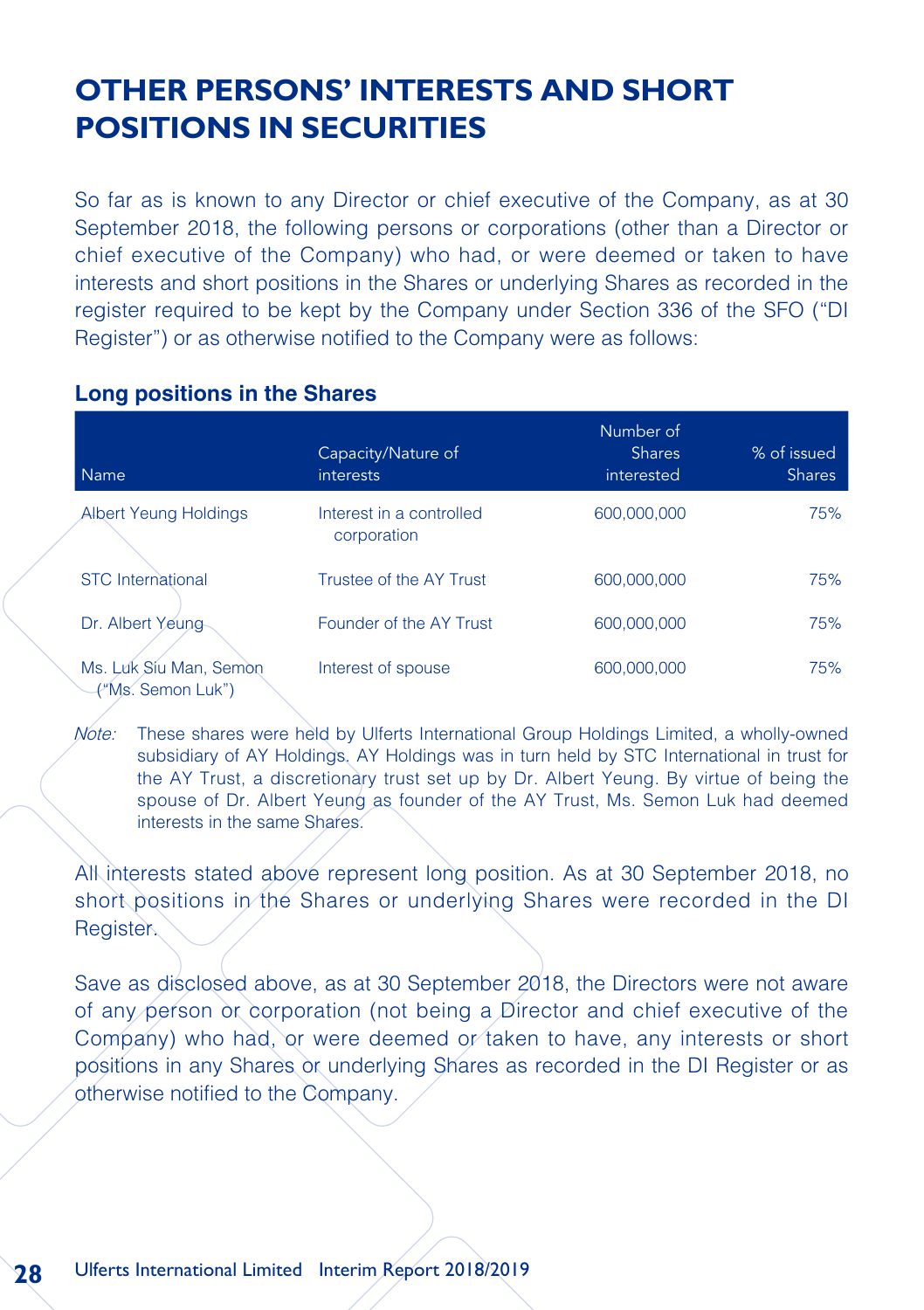# **CORPORATE GOVERNANCE AND OTHER INFORMATION**

### **CORPORATE GOVERNANCE**

#### **Corporate Governance Code**

The Company had complied throughout the Period with all code provisions set out in the Corporate Governance Code under Appendix 14 of the Listing Rules.

#### **Model Code for Securities Transactions**

The Company had adopted the Ulferts Securities Code as its own code of conduct regarding securities transactions by Directors on no less exacting terms than the required standards as set out in Appendix 10 of the Listing Rules – Model Code for Securities Transactions of Directors of Listed Issuers ("Model Code"). Having made specific enquiry to the Directors, all of them confirmed that they had complied with the required standard of dealings as set out in the Model Code and the Ulferts Securities Code throughout the Period.

Relevant employees who are likely to be in possession of unpublished pricesensitive information of the Group are also subject to compliance with written guidelines in line with the Model Code. No incident of non-compliance by relevant employees was noted throughout the Period.

### **SHARE OPTIONS**

The Company adopted a share option scheme ("Share Option Scheme") on 8 January 2018 to provide incentive or rewards to participants including the Directors and eligible employees of the Group. No options were granted under the Share Option Scheme since its adoption and up to 30 September 2018.

### **CHANGE OF INFORMATION OF DIRECTORS**

The change in the Directors' information which is required to be disclosed pursuant to Rule 13.51(B)(1) of the Listing Rules since the date of the 2017/2018 Annual Report is set out below:-

Mr. Ng Hoi Yue retired as an independent non-executive director and members of the relevant board committees of Emperor Culture Group Limited (Stock Code: 491) with effect from 13 November 2018.